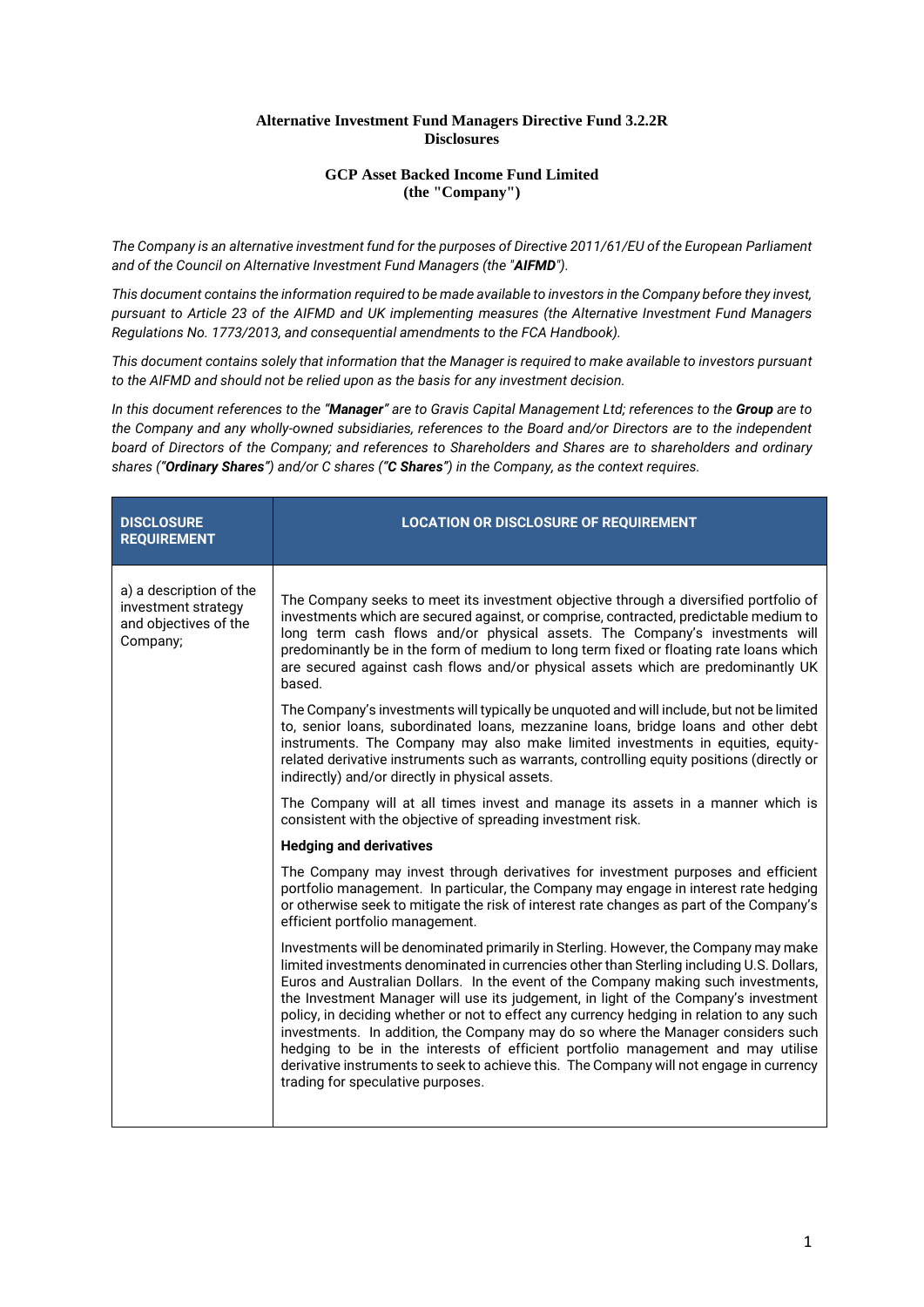|                                                                                                                                                 | Any use of derivatives for investment purposes will be made on the basis of the same<br>principles of risk spreading and diversification that apply to the remainder of the<br>Company's investment portfolio.                                                                                                                                                                                                                                                                                                                                                                                                                                                                                                                                                                                                                                                                                                                                |
|-------------------------------------------------------------------------------------------------------------------------------------------------|-----------------------------------------------------------------------------------------------------------------------------------------------------------------------------------------------------------------------------------------------------------------------------------------------------------------------------------------------------------------------------------------------------------------------------------------------------------------------------------------------------------------------------------------------------------------------------------------------------------------------------------------------------------------------------------------------------------------------------------------------------------------------------------------------------------------------------------------------------------------------------------------------------------------------------------------------|
|                                                                                                                                                 | <b>Structure of investments</b>                                                                                                                                                                                                                                                                                                                                                                                                                                                                                                                                                                                                                                                                                                                                                                                                                                                                                                               |
|                                                                                                                                                 | The Company currently anticipates that it will make investments directly or indirectly<br>through one or more underlying special purpose vehicles which will typically be wholly<br>owned by the Company and over which the Company will exercise control as regards<br>investment decisions. The Company may from time to time invest through vehicles<br>which are not wholly owned by it. In such circumstances the Company will seek to<br>secure controlling rights over such vehicles through shareholder agreements or other<br>legal arrangements.                                                                                                                                                                                                                                                                                                                                                                                    |
| (b) if the Company is a<br>feeder fund,<br>information on where<br>the master fund is<br>established;                                           | N/A                                                                                                                                                                                                                                                                                                                                                                                                                                                                                                                                                                                                                                                                                                                                                                                                                                                                                                                                           |
| (c) if the Company is a<br>fund of funds,<br>information on where<br>the underlying funds<br>are established;                                   | N/A                                                                                                                                                                                                                                                                                                                                                                                                                                                                                                                                                                                                                                                                                                                                                                                                                                                                                                                                           |
| (d) a description of the<br>types of assets in<br>which the Company<br>may invest;                                                              | The Company's investments will predominantly be in the form of medium to long term<br>fixed or floating rate loans and secured against cash flows and/or physical assets which<br>are predominantly UK based.                                                                                                                                                                                                                                                                                                                                                                                                                                                                                                                                                                                                                                                                                                                                 |
|                                                                                                                                                 | The Company's investments will typically be unquoted and will include, but not be limited<br>to, senior loans, subordinated loans, mezzanine loans, bridge loans and other debt<br>instruments. The Company may also make limited investments in equities and equity-<br>related derivative instruments such as warrants.                                                                                                                                                                                                                                                                                                                                                                                                                                                                                                                                                                                                                     |
| (e) the investment<br>techniques that the<br>Company, or the<br>Manager on behalf of<br>the Company, may<br>employ and all<br>associated risks; | <b>Investment process</b><br>Sourcing Investments - The senior management of the Manager have significant<br>experience of working within the credit markets, particularly with regard to identifying,<br>structuring and executing bespoke asset backed loans for borrowers, and have<br>extensive relationships with borrowers, equity investors and senior and subordinated<br>lenders as a consequence. The Manager also seeks to identify investment<br>opportunities in sectors and asset classes with established operational histories which<br>may not be considered by institutional lenders to represent mainstream lending<br>opportunities, with the early identification of such investments potentially providing<br>benefits for early entrants, including the Company. Investments are typically<br>structured and originated by the Manager although the Company may from time to<br>time acquire loans from third parties. |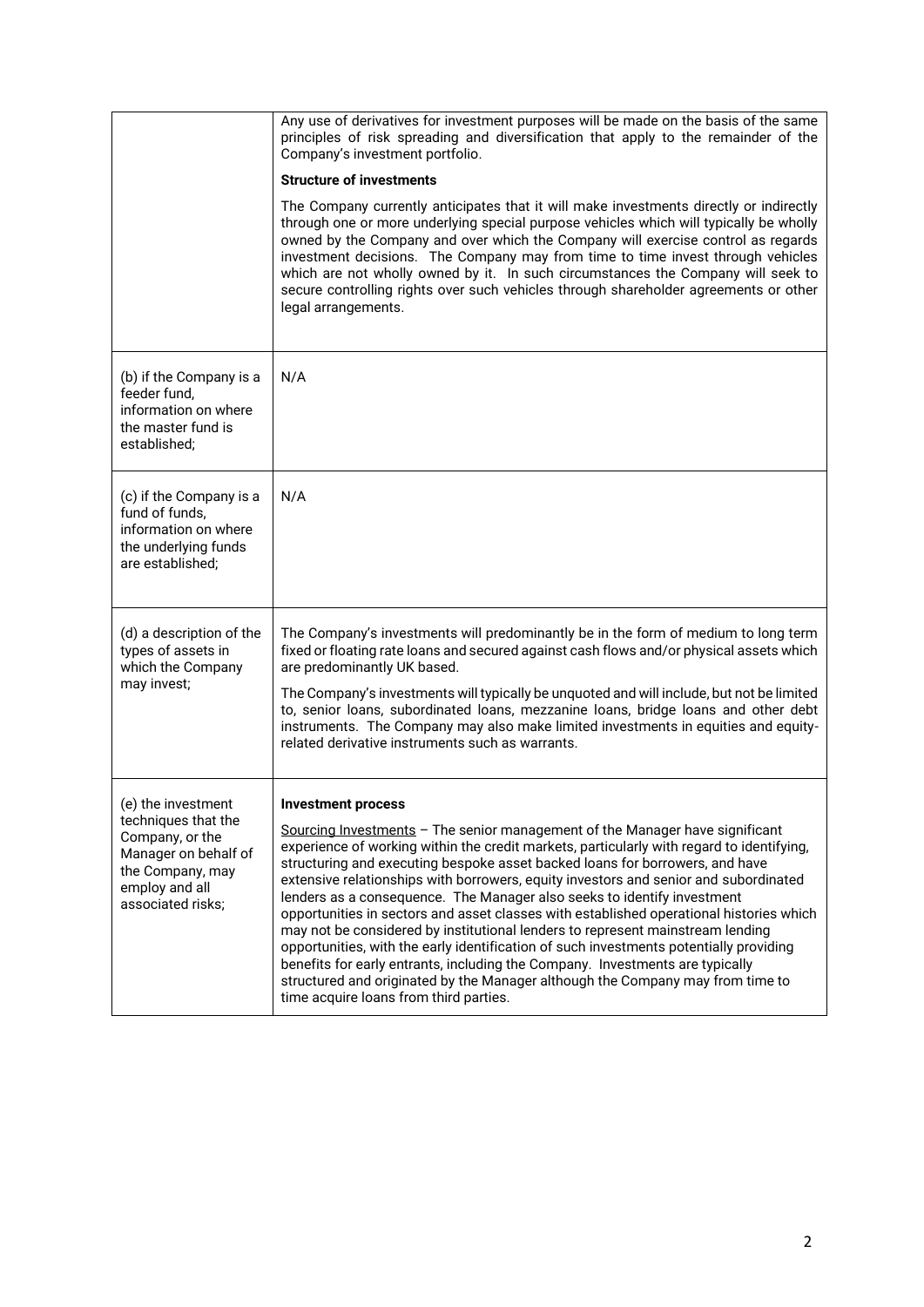| Preliminary Review - The Manager focuses on identifying opportunities to make asset<br>backed finance investments with certain target characteristics including the following:                                                                                                                                                                                                                                                                                                                                                                                                                                                                                                                                                                        |
|-------------------------------------------------------------------------------------------------------------------------------------------------------------------------------------------------------------------------------------------------------------------------------------------------------------------------------------------------------------------------------------------------------------------------------------------------------------------------------------------------------------------------------------------------------------------------------------------------------------------------------------------------------------------------------------------------------------------------------------------------------|
| structured using the Manager's lending discipline with a focus on bespoke<br>lending opportunities originated through and created by the Manager with control<br>and visibility over cash flows and/or assets;                                                                                                                                                                                                                                                                                                                                                                                                                                                                                                                                        |
| favourable security packages, typically with first or second liens on contracted<br>cash flows and/or physical assets with appropriate debt service reserve accounts<br>and other cash waterfall protection mechanisms, which seek to provide the<br>Company with tight control of cash flows and assets;                                                                                                                                                                                                                                                                                                                                                                                                                                             |
| strong operating track record with reputable, experienced and financially robust<br>$\bullet$<br>equity sponsors, operators and/or developers as appropriate;                                                                                                                                                                                                                                                                                                                                                                                                                                                                                                                                                                                         |
| capital structures with sufficient equity to take the first loss position in the event<br>of any cash flow interruption;                                                                                                                                                                                                                                                                                                                                                                                                                                                                                                                                                                                                                              |
| attractive risk adjusted running yields including floating rate or indexed loans<br>$\bullet$<br>providing protection against rising interest rates and/or inflation; and                                                                                                                                                                                                                                                                                                                                                                                                                                                                                                                                                                             |
| lender protection through covenants, representations and warranties.                                                                                                                                                                                                                                                                                                                                                                                                                                                                                                                                                                                                                                                                                  |
| Due diligence procedures - The Manager evaluates all risks associated with the Group's<br>portfolio of investments it believes are material to making an investment decision and<br>assesses how those risks are mitigated. Where appropriate, it complements its analysis<br>through the use of professional third party advisers, including technical built asset<br>consultants, financial and legal advisers and valuation and insurance experts. These<br>advisers are engaged to conduct due diligence that is intended to provide an additional<br>and independent review of the key aspects and risks in relation to an investment,<br>providing comfort as to the level of risk mitigation and the ongoing performance of the<br>investment. |
| The Company may provide finance in respect of investments relating to assets under<br>development or construction. In such circumstances, the Manager will conduct due<br>diligence in respect of the development documents (including construction contracts<br>and associated protections), planning permissions, loan-to-value and interest cover<br>ratios of the development asset, and the reputation, track record and financial strength<br>of the relevant development, building contractor and consultants.                                                                                                                                                                                                                                 |
| Investment approval - Save as provided below, each investment proposal is presented<br>to the investment committee of the Manager for their approval. In reviewing each<br>potential investment, the investment committee considers a range of factors including<br>a detailed analysis of the investment opportunity, the capital structure and currency of<br>the borrower, track record, market reputation, historical information/reporting, deal<br>modelling, credit and risk analysis, site visits (as appropriate) and any macro analysis<br>that might be necessary to fully understand the investment and the overall mix and<br>sector exposure of the Group's portfolio.                                                                  |
| Prior to an investment being made, the Manager instructs the Valuation Agent to<br>undertake a fair market valuation of each investment proposal prior to presenting it to<br>the investment committee of the Manager for its approval.                                                                                                                                                                                                                                                                                                                                                                                                                                                                                                               |
| In the event that the Manager or any partners, directors, officers or employees of the<br>Manager are directly or indirectly interested in any entity or asset in relation to any<br>investment proposal (for example by way of ownership of a potential borrower or<br>ownership of a service provider to a potential borrower), the potential investment is<br>presented to the Board or a committee of the Board for its approval and as is the case<br>with all potential investments the Company undertakes a fair market valuation of the<br>investment.                                                                                                                                                                                        |
| Investment monitoring - The Manager continually monitors the progress of the Group's<br>investments. This includes regular technical reporting in respect of each of the assets<br>against which the Company lends. Where the Company is a subordinated lender, the<br>Manager seeks to ensure that reports are received as frequently as these are delivered<br>to the relevant senior lender. The Manager seeks ad hoc additional reporting and<br>updates where there has been a material event which, in the opinion of the Manager,<br>may impair the value of the relevant investment.                                                                                                                                                          |
| The Manager updates the Board on the progress of the Group's investments on a                                                                                                                                                                                                                                                                                                                                                                                                                                                                                                                                                                                                                                                                         |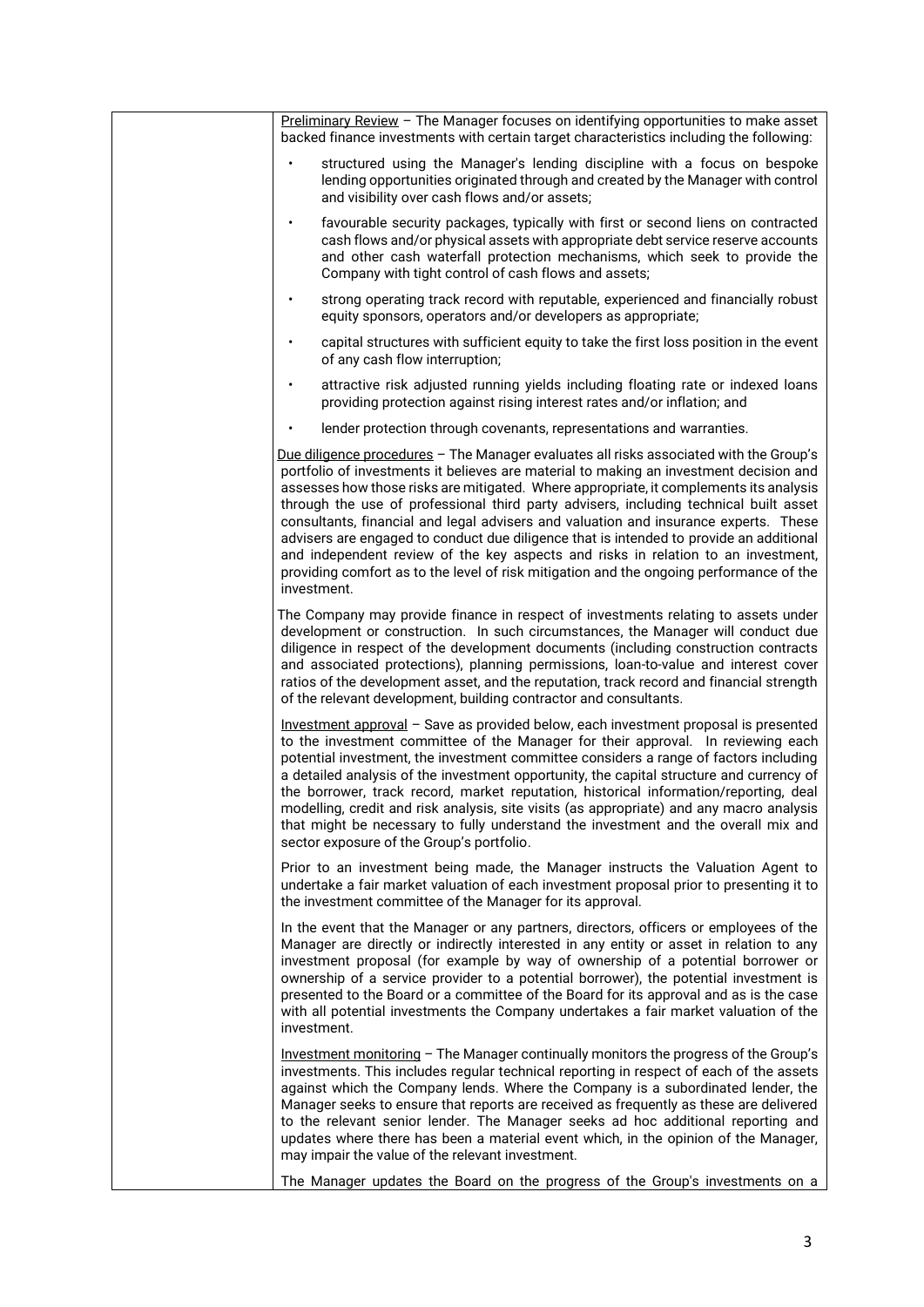| quarterly basis with additional updates where significant events have occurred.                                                                                                                                                                                                                                                                                                                                                                                                                                                                                                      |
|--------------------------------------------------------------------------------------------------------------------------------------------------------------------------------------------------------------------------------------------------------------------------------------------------------------------------------------------------------------------------------------------------------------------------------------------------------------------------------------------------------------------------------------------------------------------------------------|
| <b>Key risks</b>                                                                                                                                                                                                                                                                                                                                                                                                                                                                                                                                                                     |
| The key risks relating to the Company are:                                                                                                                                                                                                                                                                                                                                                                                                                                                                                                                                           |
| The Company may not meet its investment objective and there is no guarantee<br>$\bullet$<br>that the Company's targeted dividend, as may be from time to time, will be met<br>or that any dividend growth will be achieved.                                                                                                                                                                                                                                                                                                                                                          |
| The Manager's due diligence process may not reveal all facts that may be<br>$\bullet$<br>relevant in connection with an investment leading to a risk that the return<br>received on investments will be lower than envisaged and that the principal may<br>not be repaid in full, or at all.                                                                                                                                                                                                                                                                                         |
| The Group has no employees and accordingly its performance is reliant on the<br>$\bullet$<br>ability and services of third party service providers.                                                                                                                                                                                                                                                                                                                                                                                                                                  |
| The success of the Company will depend on the Manager's ability to identify,<br>$\bullet$<br>acquire and realise investments in accordance with the Company's investment<br>policy. There can be no assurance that the Manager will be able to do so or that<br>the Company will be able to invest on attractive terms or generate returns for<br>Shareholders, or indeed avoid investment losses.                                                                                                                                                                                   |
| Up to 20 per cent. of the gross assets of the Group may be invested in a single<br>$\bullet$<br>investment or investments with a single counterparty and there are no<br>restrictions on the Group's exposure to one particular sector. Concentration of<br>the Group's portfolio of investments in any one holding or with any single<br>counterparty or in any particular sector may result in greater volatility in the<br>Group's investments and consequently the Company's net asset value ("NAV" or<br>"Net Asset Value").                                                    |
| Non-performing loans may require a substantial amount of negotiations and/or<br>$\bullet$<br>restructuring which may result in further substantial, irrecoverable costs being<br>incurred by the Group and/or substantial write down of the principal of such<br>loan.                                                                                                                                                                                                                                                                                                               |
| The Group has made subordinated and mezzanine loans which are subordinate<br>$\bullet$<br>to the borrower's current senior debt. Where an event of default has occurred,<br>these senior lenders (or any future senior lenders) will have a priority claim on<br>cashflow generated by the borrower and/or have the right to take control of the<br>borrower and ultimately to sell it. In such circumstances, the borrower may be<br>unable to satisfy part, or all, of its payment obligations in respect of the Group's<br>interest in the relevant subordinated debt investment. |
| Borrowers to whom the Group provides finance may be exposed to credit risk<br>$\bullet$<br>from a wide range of counterparties. A counterparty default may impact on the<br>ability of the borrower to service its debts including any investment made by the<br>Group.                                                                                                                                                                                                                                                                                                              |
| The Group's investment portfolio includes investments which are dependent on<br>$\bullet$<br>the performance of sub-contractors or third party servicers under a contractual<br>relationship. If a sub-contractor or servicer fails to perform its role competently<br>it may result in the borrower suffering financial loss thereby impairing its ability<br>to service its debts, including any investment by the Group.                                                                                                                                                          |
| If a borrower to whom the Group has provided finance is required to replace a<br>$\bullet$<br>key sub-contractor or servicer due to the insolvency of that sub-contractor or<br>servicer or for any other reason there can be no certainty that an adequate<br>replacement can be found nor at what cost. Any resulting increase in the costs<br>of the borrower may adversely affect its ability to service its debts, including any<br>investment by the Group.                                                                                                                    |
| The Group makes asset backed finance investments predominantly in the form<br>of medium to long term loans. As it is not typically a shareholder in the                                                                                                                                                                                                                                                                                                                                                                                                                              |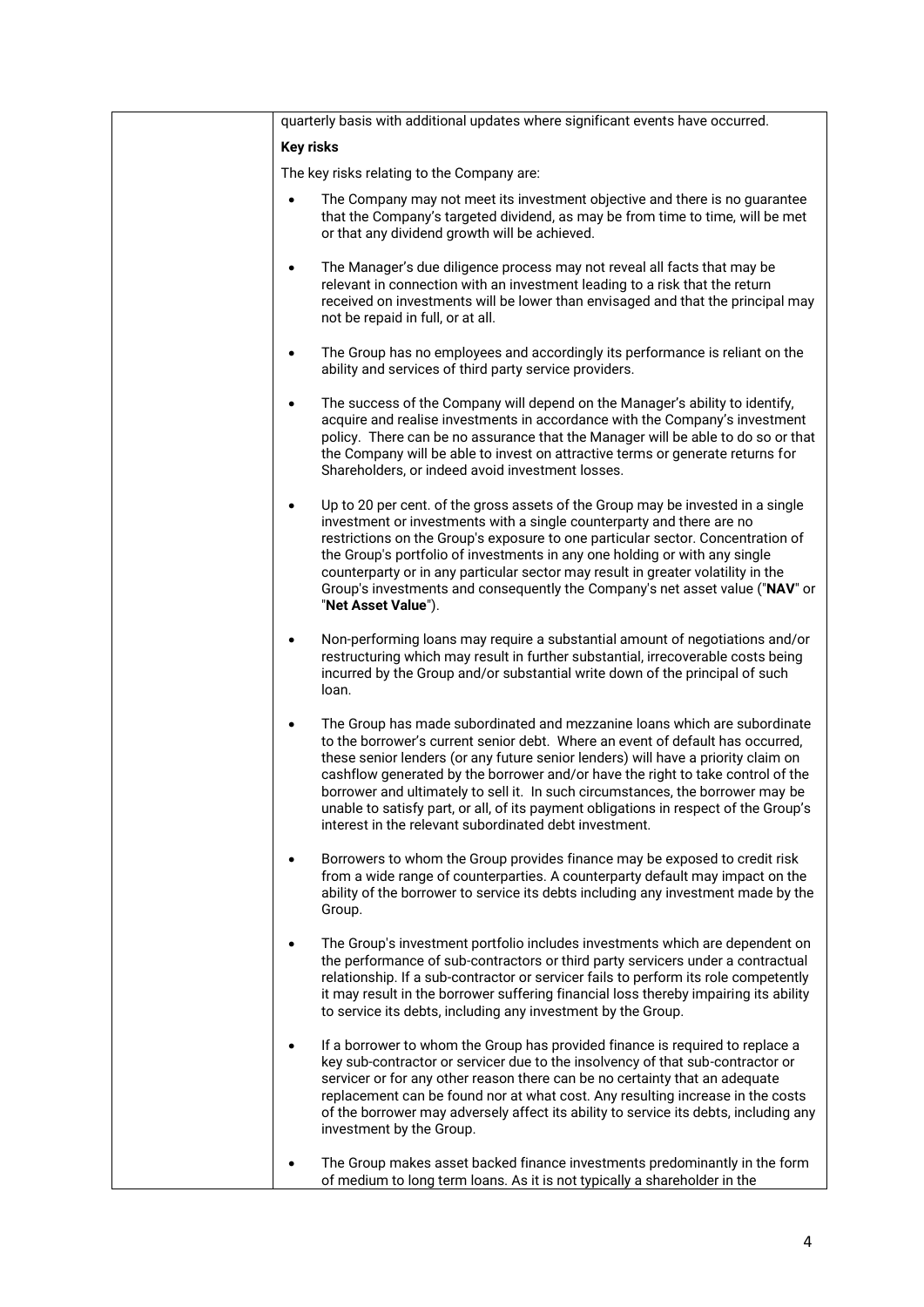|           | borrower, the Group does not normally have control over decisions made at that<br>level. This may result in decisions being made by the borrower that are not in the<br>interests of the Company.                                                                                                                                                                                                                                                                                                                                      |
|-----------|----------------------------------------------------------------------------------------------------------------------------------------------------------------------------------------------------------------------------------------------------------------------------------------------------------------------------------------------------------------------------------------------------------------------------------------------------------------------------------------------------------------------------------------|
| $\bullet$ | The Group's investments include those which rely on detailed financial models<br>based on certain assumptions, estimates and projections of each such<br>investment's future cashflows (which primarily consist of interest and principal<br>receipts). There can be no assurance that the assumptions, estimates and<br>projections used turn out to be accurate and hence that an investment's actual<br>cash flows will equal or exceed those that are expected or that the targeted<br>return on such investment will be achieved. |
| $\bullet$ | The Group's investment portfolio includes investments based on estimates or<br>projections of future rates of inflation. If actual inflation rates differ from the<br>expectations, then the net cash flow of a borrower may be lower than<br>anticipated which may adversely affect such borrower's ability to service its<br>debts.                                                                                                                                                                                                  |
|           | The Group's investment portfolio includes investments which are secured<br>against assets which are under development or construction and which are not<br>yet cash generative. Should there be any delay in completion of the construction<br>phase in relation to any such asset or any "overrun" in the costs of construction,<br>there is a risk that the borrower to whom the Group has provided finance may be<br>unable to service its debts as expected.                                                                       |
| $\bullet$ | Development or construction assets, including property, carry a higher degree of<br>risk than is associated with operating assets and may be subject to delays,<br>disruptions, vacancies and regulatory changes outside the borrowers' control<br>and which would adversely affect the level of income obtained and the value of<br>the property or assets.                                                                                                                                                                           |
| $\bullet$ | The Group's investment portfolio includes loans relating to property, including<br>development property. Rental receipts from the subject properties form the<br>primary source of interest payment by the borrower and may be adversely<br>impacted by the performance of the underlying real estate market, the location<br>and condition of the property, the supply and demand for competing properties,<br>government regulations, property taxes and other factors which are beyond the<br>control of the Company.               |
|           | The Group and its investments are subject to a significant period of uncertainty<br>in the period leading up to the eventual exit of the UK from the EU ("Brexit")<br>including, inter alia, uncertainty in relation to any potential regulatory or tax<br>change. In addition, the macroeconomic effect of an eventual Brexit on the<br>value of investments in the asset backed lending market, and, by extension, the<br>value of the investments in the Group's investment portfolio is unknown.                                   |
|           | Whilst the Group's investments are predominantly and will be predominantly in<br>the form of loans whose revenue streams are secured against contracted,<br>predictable cash flows and/or physical assets, the value of any collateral for<br>such loans may be uncertain, have little or no market value and the process for<br>securing such collateral may be lengthy and expensive.                                                                                                                                                |
| $\bullet$ | If the market value of any investments secured against physical assets for<br>which the Group has provided finance is found to be materially lower than<br>assumed or projected, this may adversely impact the Group's ability to recover<br>the value of its investments in the event of a borrower default. If the Group's<br>investments do not benefit from the expected collateral or security<br>arrangements this may affect the performance of the Company, the NAV, the<br>Company's earnings and returns to Shareholders.    |
|           | The Group, its operations, its investments and any sub-contractors to which it or<br>its investment may be exposed from time to time are subject to laws and<br>regulations enacted by national and local governments and government policy.<br>Any change in the laws, regulations and/or government policy affecting the                                                                                                                                                                                                             |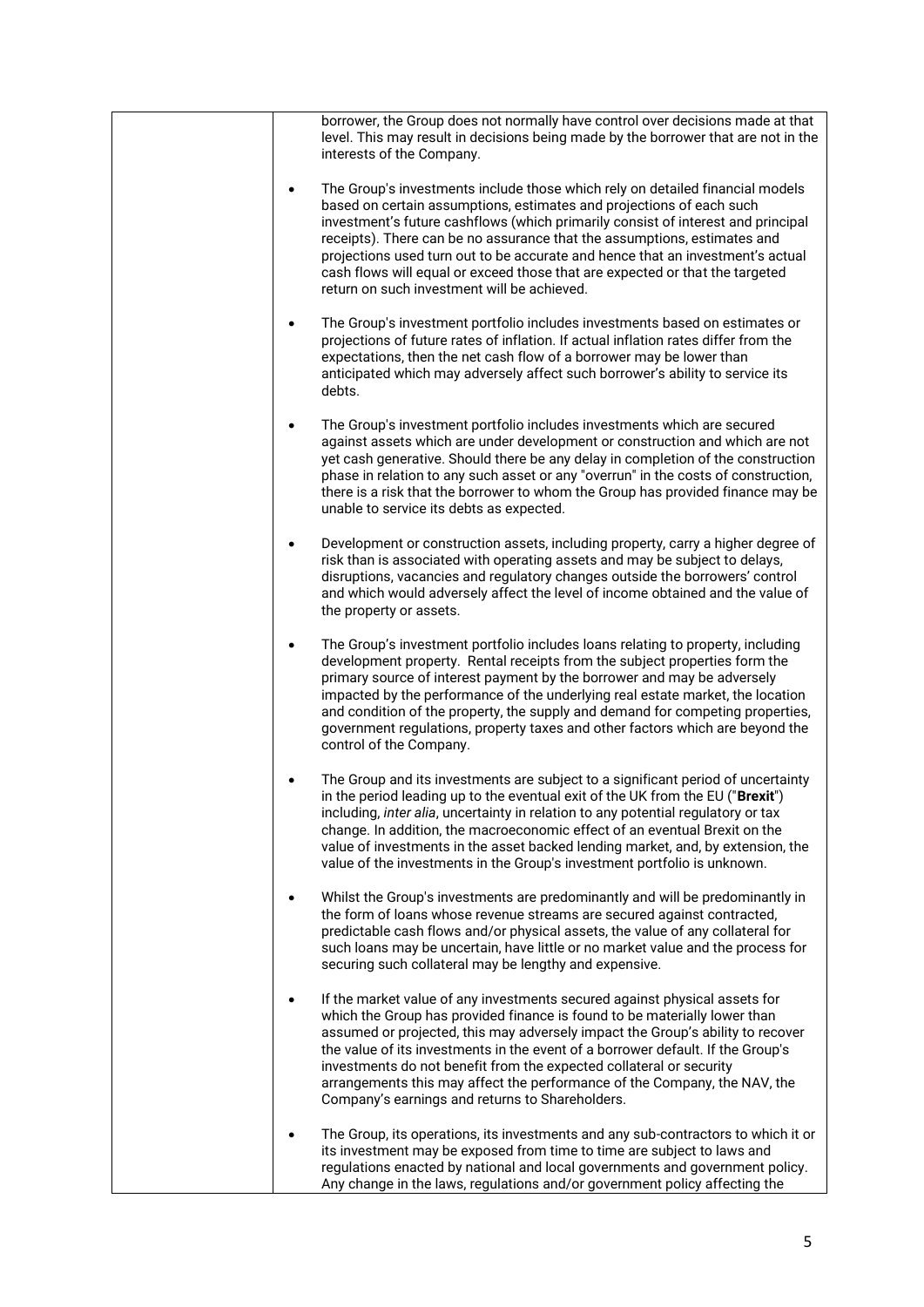|                                                                    | Group or its investments may have a material adverse effect on the ability of the<br>Group to successfully pursue its investment policy and meet its objective and<br>on the value of the Company and the Shares.                                                                                                                                                                                                                                                                                                                                                                                                                                                                                                                                                                                                                                                                                                                                                                                          |
|--------------------------------------------------------------------|------------------------------------------------------------------------------------------------------------------------------------------------------------------------------------------------------------------------------------------------------------------------------------------------------------------------------------------------------------------------------------------------------------------------------------------------------------------------------------------------------------------------------------------------------------------------------------------------------------------------------------------------------------------------------------------------------------------------------------------------------------------------------------------------------------------------------------------------------------------------------------------------------------------------------------------------------------------------------------------------------------|
|                                                                    | The Group's investment portfolio includes loans relating to social infrastructure<br>including social housing, care homes and private student residential<br>accommodation which may be under development or construction or<br>operational. The performance of the Company may be adversely impacted by<br>changes to the social housing regulatory regime and where such assets are<br>operational, any material failure of registered providers to fulfil their obligations<br>as regards day-to-day management of properties, the collection of rental income<br>and compliance with relevant law and regulation, as applies to them from time<br>to time. Investments in care homes and student accommodation assets are<br>exposed to the risk of increased supply of competitive accommodation and<br>where such assets become operational, the failure to maintain or collect rents,<br>increasing operating costs and deterioration in the quality of properties against<br>which loans are made. |
|                                                                    | The Company may make investments in asset classes which are relatively new<br>or in projects which utilise relatively new or developing business models.<br>Unforeseen issues may arise in respect of such investments (including changes<br>in regulation) giving rise to additional costs for the relevant borrowers or which<br>may otherwise adversely impact their financial performance and the value of<br>any associated collateral. This may affect the performance of the Company, the<br>NAV, the Company's earnings and returns to Shareholders.                                                                                                                                                                                                                                                                                                                                                                                                                                               |
|                                                                    | Changes in the Group's tax status or tax treatment may adversely affect the<br>Group and if the Company becomes subject to the UK offshore fund rules there<br>may be adverse tax consequences for certain UK resident Shareholders.                                                                                                                                                                                                                                                                                                                                                                                                                                                                                                                                                                                                                                                                                                                                                                       |
|                                                                    | For further information please refer to the Company's latest published documents:<br>https://www.graviscapital.com/funds/gcp-asset-backed/literature                                                                                                                                                                                                                                                                                                                                                                                                                                                                                                                                                                                                                                                                                                                                                                                                                                                       |
| (f) any applicable<br>investment                                   | <b>Investment restrictions</b>                                                                                                                                                                                                                                                                                                                                                                                                                                                                                                                                                                                                                                                                                                                                                                                                                                                                                                                                                                             |
| restrictions;                                                      | The Company will observe the following investment restrictions:<br>any single investment, or any investments with a single counterparty, will be<br>$\bullet$                                                                                                                                                                                                                                                                                                                                                                                                                                                                                                                                                                                                                                                                                                                                                                                                                                              |
|                                                                    | limited to 20 per cent. of the gross assets of the Company;<br>investments in equity and equity-related derivative instruments including<br>controlling equity positions and any direct investments in physical assets will be<br>limited to 10 per cent. of the gross assets of the Company;                                                                                                                                                                                                                                                                                                                                                                                                                                                                                                                                                                                                                                                                                                              |
|                                                                    | no more than 30 per cent. of the gross assets of the Company will be invested in<br>projects and assets outside the UK; and                                                                                                                                                                                                                                                                                                                                                                                                                                                                                                                                                                                                                                                                                                                                                                                                                                                                                |
|                                                                    | the Company will not invest in other listed closed-ended funds.<br>$\bullet$                                                                                                                                                                                                                                                                                                                                                                                                                                                                                                                                                                                                                                                                                                                                                                                                                                                                                                                               |
|                                                                    | The limits set out above shall all apply as at the time of investment, as appropriate.                                                                                                                                                                                                                                                                                                                                                                                                                                                                                                                                                                                                                                                                                                                                                                                                                                                                                                                     |
| (g) the circumstances<br>in which the Company<br>may use leverage; | The Company may, from time to time, use borrowings for investment purposes, to<br>manage its working capital requirements or in order to fund the market purchase of its<br>own Shares.                                                                                                                                                                                                                                                                                                                                                                                                                                                                                                                                                                                                                                                                                                                                                                                                                    |
| (h) the types and<br>sources of leverage                           | The Group may use borrowings for investment purposes, to facilitate share buy-backs<br>and to manage working capital requirements.                                                                                                                                                                                                                                                                                                                                                                                                                                                                                                                                                                                                                                                                                                                                                                                                                                                                         |
| permitted and the<br>associated risks;                             | While the use of borrowings should enhance the total return on the shares where the<br>return on the Company's investment portfolio exceeds the cost of borrowing, it will<br>have the opposite effect where the return on the investment portfolio is lower than the<br>cost of borrowing. The use of borrowings may increase the volatility of the Net Asset                                                                                                                                                                                                                                                                                                                                                                                                                                                                                                                                                                                                                                             |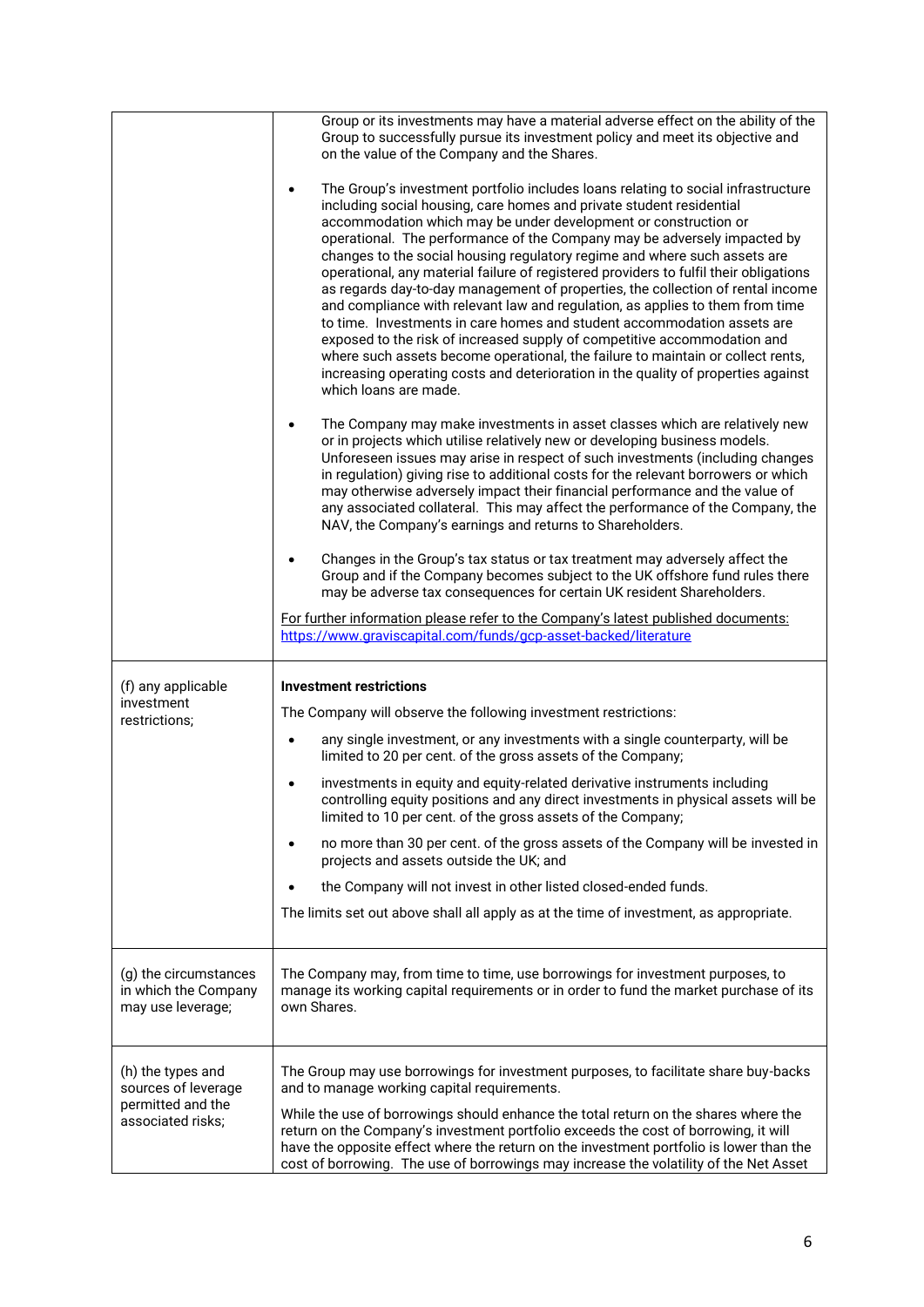|                                                                                                                 | Value per ordinary share and/or the Net Asset Value per C Share (as applicable)<br>together, the Net Asset Value per Share.                                                                                                                                                                                                                                                                                                                                                                                                                                                                                                                     |
|-----------------------------------------------------------------------------------------------------------------|-------------------------------------------------------------------------------------------------------------------------------------------------------------------------------------------------------------------------------------------------------------------------------------------------------------------------------------------------------------------------------------------------------------------------------------------------------------------------------------------------------------------------------------------------------------------------------------------------------------------------------------------------|
|                                                                                                                 | To the extent that a fall in the value of the Company's investments causes gearing to<br>rise to a level that is not consistent with its gearing policy, borrowing limits or loan<br>covenants, the Company may have to sell investments in order to reduce borrowings.<br>Such investments may be difficult to realise and therefore the market price which is<br>achievable may give rise to a significant loss of value compared to the book value of<br>the investments, as well as a reduction in income from investments.                                                                                                                 |
|                                                                                                                 | Any amounts that are secured by the Company under a bank facility will rank ahead of<br>Shareholders' entitlements and accordingly, should the Group's investments not grow<br>at a rate sufficient to cover the costs of establishing and operating the Group, on a<br>liquidation of the Company, Shareholders may not recover all or any of their initial<br>investment.                                                                                                                                                                                                                                                                     |
|                                                                                                                 | The Company pays interest on its borrowings. As such, the Group is exposed to<br>interest rate risk due to fluctuations in the prevailing market rates to the extent that it<br>has borrowed funds outstanding.                                                                                                                                                                                                                                                                                                                                                                                                                                 |
|                                                                                                                 | Changes in interest rates may adversely affect the value or profitability of the assets of<br>the Group by affecting the spread between the income on its investments and the<br>expense of any interest-bearing liabilities. Moreover, changes in interest rates may<br>affect the valuation of the Company's investments and the market value of the Shares.<br>Interest rates are sensitive to many factors including governmental, monetary,<br>regulatory and tax policies, as well as domestic and international economic and<br>political considerations which are all beyond the control of the Company.                                |
|                                                                                                                 | Interest rate hedging may be carried out by the Group to seek to provide protection<br>against increasing interest rates as and when any floating rate liabilities are entered<br>into by the Group or against falling interest rates in relation to assets that do not have<br>a minimum fixed rate of return acceptable to the Company in line with its dividend<br>policy.                                                                                                                                                                                                                                                                   |
|                                                                                                                 | There can be no assurance that any hedging can be performed effectively; hedging<br>may also be costly and may reduce the Company's earnings and returns to<br>Shareholders. Furthermore, hedging arrangements may result in counterparty risk and<br>losses in the event of the default or bankruptcy of a counterparty.                                                                                                                                                                                                                                                                                                                       |
| (i) any restrictions on<br>the use of leverage<br>and any collateral and<br>asset reuse<br>arrangements; and    | The Company may, from time to time, use borrowings for investments purposes, to<br>manage its working capital requirements or in order to fund the market purchase of its<br>own Shares.                                                                                                                                                                                                                                                                                                                                                                                                                                                        |
|                                                                                                                 | Gearing, represented by borrowings will not exceed 25 per cent. of Net Asset Value,<br>calculated at the time of borrowing.                                                                                                                                                                                                                                                                                                                                                                                                                                                                                                                     |
| (j) the maximum level<br>of leverage which the<br>Manager is entitled to<br>employ on behalf of<br>the Company; | Gearing, represented by borrowings, will not exceed 25 per cent of NAV calculated at<br>the time of borrowing.                                                                                                                                                                                                                                                                                                                                                                                                                                                                                                                                  |
|                                                                                                                 | The AIFMD prescribes two methods of measuring and expressing leverage (as<br>opposed to gearing) and requires disclosure of the maximum amount of 'leverage' the<br>Company might be subject to. The definition of leverage is wider than that of gearing<br>as measured in accordance with AIC guidelines and includes exposures that are not<br>considered to be gearing.                                                                                                                                                                                                                                                                     |
|                                                                                                                 | For the purposes of this disclosure leverage is any method by which a fund's exposure<br>is increased. A fund's exposure may be increased by using derivatives, by reinvesting<br>cash borrowings, through positions within repurchase or reverse repurchase<br>agreements, through securities lending or securities borrowing arrangements, or by<br>any other means (such increase referred to herein as the "Incremental Exposure"). The<br>AIFMD prescribes two methodologies for calculating overall exposure of a fund: the<br>"commitment methodology" and the "gross methodology". These methodologies are<br>briefly summarised below: |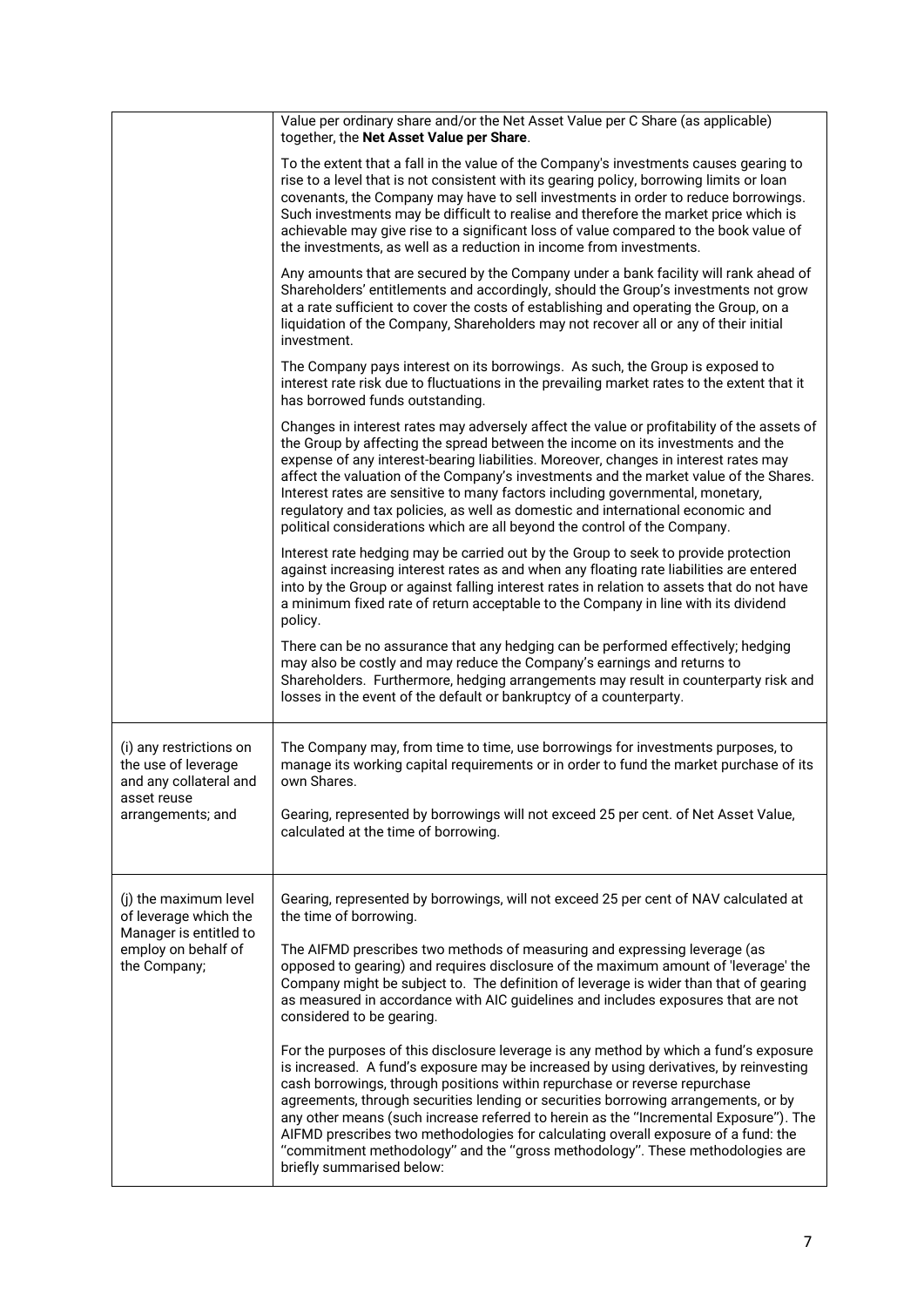|                                                                                                                                                                                                                                                                                                                                                                                                               | the commitment methodology takes account of the hedging and netting<br>$\bullet$<br>arrangements employed by a fund at any given time (purchased and sold<br>derivative positions will be netted where both relate to the same underlying<br>asset). This calculation of exposure includes all Incremental Exposure as well as<br>a fund's own physical holdings; and cash;<br>the gross methodology does not take account of the netting or hedging<br>$\bullet$<br>arrangements employed by a company. This calculation of exposure includes all<br>Incremental Exposure as well as the Company's own physical holdings. Cash is<br>excluded.<br>The AIFMD requires that each leverage ratio be expressed as the ratio between a<br>fund's total exposure (including any Incremental Exposure) and its net asset value.<br>Using the methodologies prescribed under the AIFMD and implementing legislation,<br>the Company has set a maximum level of leverage, taking into account atypical and<br>volatile market conditions. Leverage will not exceed the ratio of 1.33 using the<br>commitment methodology and 1.33 using the gross methodology.                                                                                                                                                                                                                                                                                                                                                                                                                                                                                                                                                                                                                                                                                                                                                                                                                                                                                                                                                                                                                                                                                                                                                                                                                                                                                                                                                                                                                                                                                                                                                                                                                                                                           |
|---------------------------------------------------------------------------------------------------------------------------------------------------------------------------------------------------------------------------------------------------------------------------------------------------------------------------------------------------------------------------------------------------------------|----------------------------------------------------------------------------------------------------------------------------------------------------------------------------------------------------------------------------------------------------------------------------------------------------------------------------------------------------------------------------------------------------------------------------------------------------------------------------------------------------------------------------------------------------------------------------------------------------------------------------------------------------------------------------------------------------------------------------------------------------------------------------------------------------------------------------------------------------------------------------------------------------------------------------------------------------------------------------------------------------------------------------------------------------------------------------------------------------------------------------------------------------------------------------------------------------------------------------------------------------------------------------------------------------------------------------------------------------------------------------------------------------------------------------------------------------------------------------------------------------------------------------------------------------------------------------------------------------------------------------------------------------------------------------------------------------------------------------------------------------------------------------------------------------------------------------------------------------------------------------------------------------------------------------------------------------------------------------------------------------------------------------------------------------------------------------------------------------------------------------------------------------------------------------------------------------------------------------------------------------------------------------------------------------------------------------------------------------------------------------------------------------------------------------------------------------------------------------------------------------------------------------------------------------------------------------------------------------------------------------------------------------------------------------------------------------------------------------------------------------------------------------------------------------------------------------------|
| (2) a description of the<br>procedures by which<br>the Company may<br>change its investment<br>strategy or investment<br>policy, or both;                                                                                                                                                                                                                                                                     | No material change will be made to the investment policy without the approval of<br>Shareholders by ordinary resolution. Any change to the investment policy which does<br>not amount to a material change to the investment policy may be made by the<br>Company without the approval of Shareholders.                                                                                                                                                                                                                                                                                                                                                                                                                                                                                                                                                                                                                                                                                                                                                                                                                                                                                                                                                                                                                                                                                                                                                                                                                                                                                                                                                                                                                                                                                                                                                                                                                                                                                                                                                                                                                                                                                                                                                                                                                                                                                                                                                                                                                                                                                                                                                                                                                                                                                                                          |
| (3) a description of the<br>main legal implications<br>of the contractual<br>relationship entered<br>into for the purpose of<br>investment, including<br>information on<br>jurisdiction, the<br>applicable law and the<br>existence or absence<br>of any legal<br>instruments providing<br>for the recognition and<br>enforcement of<br>judgments in the<br>territory where the<br>Company is<br>established; | The Company is a company limited by shares, incorporated in Jersey. While investors<br>acquire an interest in the Company on subscribing for or purchasing shares, the<br>Company is the sole legal and/or beneficial owner of its investments. Consequently,<br>shareholders have no direct legal or beneficial interest in those investments. The<br>liability of shareholders for the debts and other obligations of the Company is limited<br>to the amount unpaid, if any, on the Shares held by them.<br>Shareholders' rights in respect of their investment in the Company are governed by the<br>Company's Articles of Association and the Companies (Jersey) Law, 1991 (as<br>amended) (the "Companies Law"). Under Jersey law, the following types of claim may<br>in certain circumstances be brought against a company by its shareholders:<br>contractual claims under its articles of association; claims in misrepresentation in<br>respect of statements made in its prospectus and other marketing documents; unfair<br>prejudice claims; and derivative actions. In the event that a shareholder considers that<br>it may have a claim against the Company in connection with such investment in the<br>Company, such shareholder should consult its own legal advisers.<br>As noted above, shareholders' rights are governed principally by the articles of<br>association of the Company and the Companies Law. By subscribing for shares,<br>investors agree to be bound by the Company's articles of association which are<br>governed by, and construed in accordance with, the laws of Jersey. The Company<br>holds a certificate granted under the Collective Investment Funds (Jersey) Law 1988.<br>Pursuant to the Judgments (Reciprocal Enforcement) (Jersey) Law 1960 and the rules<br>under that law, if a final and conclusive judgment under which a sum of money is<br>payable (not being a sum payable in respect of taxes or other charges of a like nature<br>or in respect of a fine or other penalty) were obtained in certain courts in England and<br>Wales, Scotland, Northern Ireland, the Isle of Man or Guernsey in respect of the<br>Company (where the Company had submitted to such jurisdiction), such judgment<br>would, on application to the Royal Court in Jersey, be registered and would thereafter<br>be enforceable.<br>Although there is no similar enactment relating to judgments obtained in other<br>countries, the practice of the Royal Court is such that where a final and conclusive<br>judgment under which a debt or definite sum of money is payable (not being a sum<br>payable in respect of taxes or other charges of a like nature or in respect of a fine or<br>other penalty or multiple damages) were obtained in the courts of any territory having |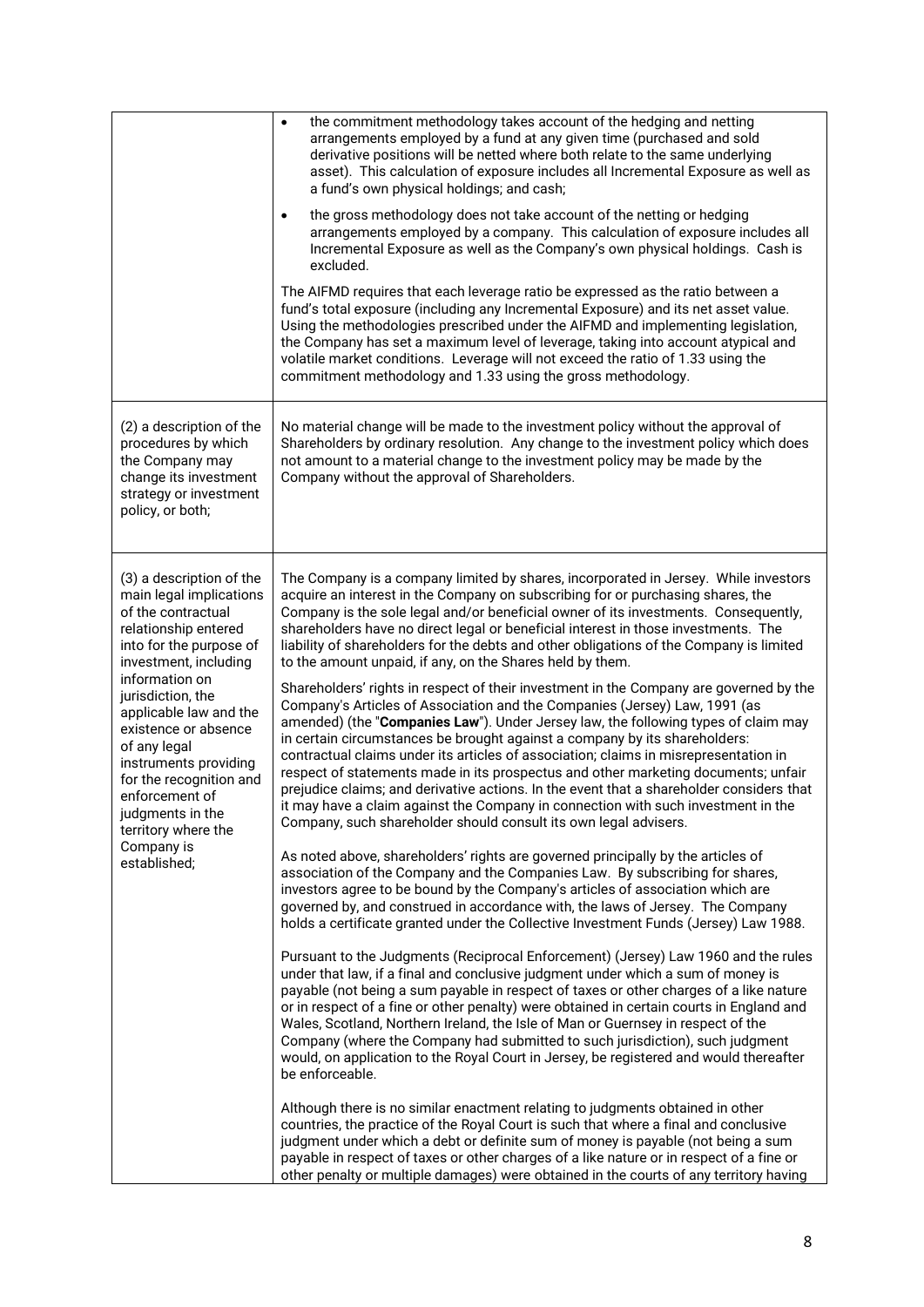|                                                                                                                                                                                       | jurisdiction against the Company, (a) the Royal Court would typically, on application<br>properly made to it, recognise such judgment and give a judgment for liquidated<br>damages in the amount of that judgment without reconsidering its merits; and (b) such<br>judgment of the Royal Court would thereafter be enforceable. This practice would,<br>however, not apply where the foreign country did not have jurisdiction to give that<br>judgment, where it was obtained by fraud, where its enforcement or recognition would<br>be contrary to public policy or where the proceedings in which the judgment was<br>obtained were opposed to natural justice.<br>Where a matter comes before the courts of an EU member state (other than Denmark),<br>the parties' choice of law to govern their contractual obligations is generally subject to<br>the provisions of Regulation (EC) 593/2008 ("Rome I"). Under Rome I, the court may<br>not give effect to a choice of law applicable to a contract in certain circumstances,<br>including: where there are mandatory rules of the member state's own law which are |
|---------------------------------------------------------------------------------------------------------------------------------------------------------------------------------------|--------------------------------------------------------------------------------------------------------------------------------------------------------------------------------------------------------------------------------------------------------------------------------------------------------------------------------------------------------------------------------------------------------------------------------------------------------------------------------------------------------------------------------------------------------------------------------------------------------------------------------------------------------------------------------------------------------------------------------------------------------------------------------------------------------------------------------------------------------------------------------------------------------------------------------------------------------------------------------------------------------------------------------------------------------------------------------------------------------------------------------|
|                                                                                                                                                                                       | applicable regardless of the law chosen by the parties, where the application of the<br>parties' choice of law is incompatible with the public policy of the member state and<br>where it is bound in relation to particular proceedings, types of contract or issues to<br>apply the law of a different jurisdiction. Further, where all elements relevant to the<br>situation at the time of choice are connected with or located in a country other than<br>the country whose law has been chosen, the choice of the parties shall not prejudice<br>the application of provisions of the law of that other country which cannot be<br>derogated from by agreement.                                                                                                                                                                                                                                                                                                                                                                                                                                                          |
|                                                                                                                                                                                       | Rome I does not apply to certain matters, including questions governed by the law of<br>companies (such as creation, legal capacity, internal organisation, insolvency and<br>personal liability of officers and members for the obligations of the company) and the<br>power of an agent to bind a principal or of an organ of a company to bind the company<br>to a third party.                                                                                                                                                                                                                                                                                                                                                                                                                                                                                                                                                                                                                                                                                                                                             |
|                                                                                                                                                                                       | With regard to any non-contractual obligations, EU member state courts (other than<br>Denmark) will generally apply the provisions of Regulation 2007/864 ("Rome II") to<br>determine the applicable law. The parties are able to choose the law applicable to non-<br>contractual obligations subject to certain restrictions. Absent a choice, the general rule<br>under Rome II is that the law applicable to non-contractual obligations is the law of the<br>country in which the damage occurs or is likely to occur. Rome II does not apply to<br>certain matters, including questions arising out of the law of companies (such as<br>creation, legal capacity, internal organisation, insolvency, personal liability of officers<br>and members for the obligations of the company and personal liability of auditors to a<br>company or to its members in the statutory audits of accounting documents).<br>Where a matter comes before a non EU court, it will apply its own conflict of laws rules                                                                                                                 |
|                                                                                                                                                                                       | to determine the law applicable to contractual or non-contractual obligations.                                                                                                                                                                                                                                                                                                                                                                                                                                                                                                                                                                                                                                                                                                                                                                                                                                                                                                                                                                                                                                                 |
| (4) the identity of the<br>AIFM, the Company's<br>depositary, the auditor<br>and any other service<br>providers and a<br>description of their<br>duties and the<br>investors' rights; | Manager:<br><b>Gravis Capital Management Ltd</b><br>24 Savile Row<br>London W1S 2ES                                                                                                                                                                                                                                                                                                                                                                                                                                                                                                                                                                                                                                                                                                                                                                                                                                                                                                                                                                                                                                            |
|                                                                                                                                                                                       | The Company has appointed Gravis Capital Management Ltd to act as the Company's<br>alternative investment fund manager for the purposes of AIFMD pursuant to the<br>investment management Agreement between the Company and the Manager dated 29<br>September 2015 (the "Investment Management Agreement"). Pursuant to that<br>agreement, the Manager is responsible for providing discretionary portfolio<br>management and risk management services to the Company, subject to the overall<br>control and supervision of the Board.                                                                                                                                                                                                                                                                                                                                                                                                                                                                                                                                                                                         |
|                                                                                                                                                                                       | The Manager may, at the absolute discretion of the independent Board, provide the<br>Company with transaction advisory, distribution and documentation services in<br>connection with corporate actions from time to time.                                                                                                                                                                                                                                                                                                                                                                                                                                                                                                                                                                                                                                                                                                                                                                                                                                                                                                     |
|                                                                                                                                                                                       | The Manager is authorised and regulated by the Financial Conduct Authority.                                                                                                                                                                                                                                                                                                                                                                                                                                                                                                                                                                                                                                                                                                                                                                                                                                                                                                                                                                                                                                                    |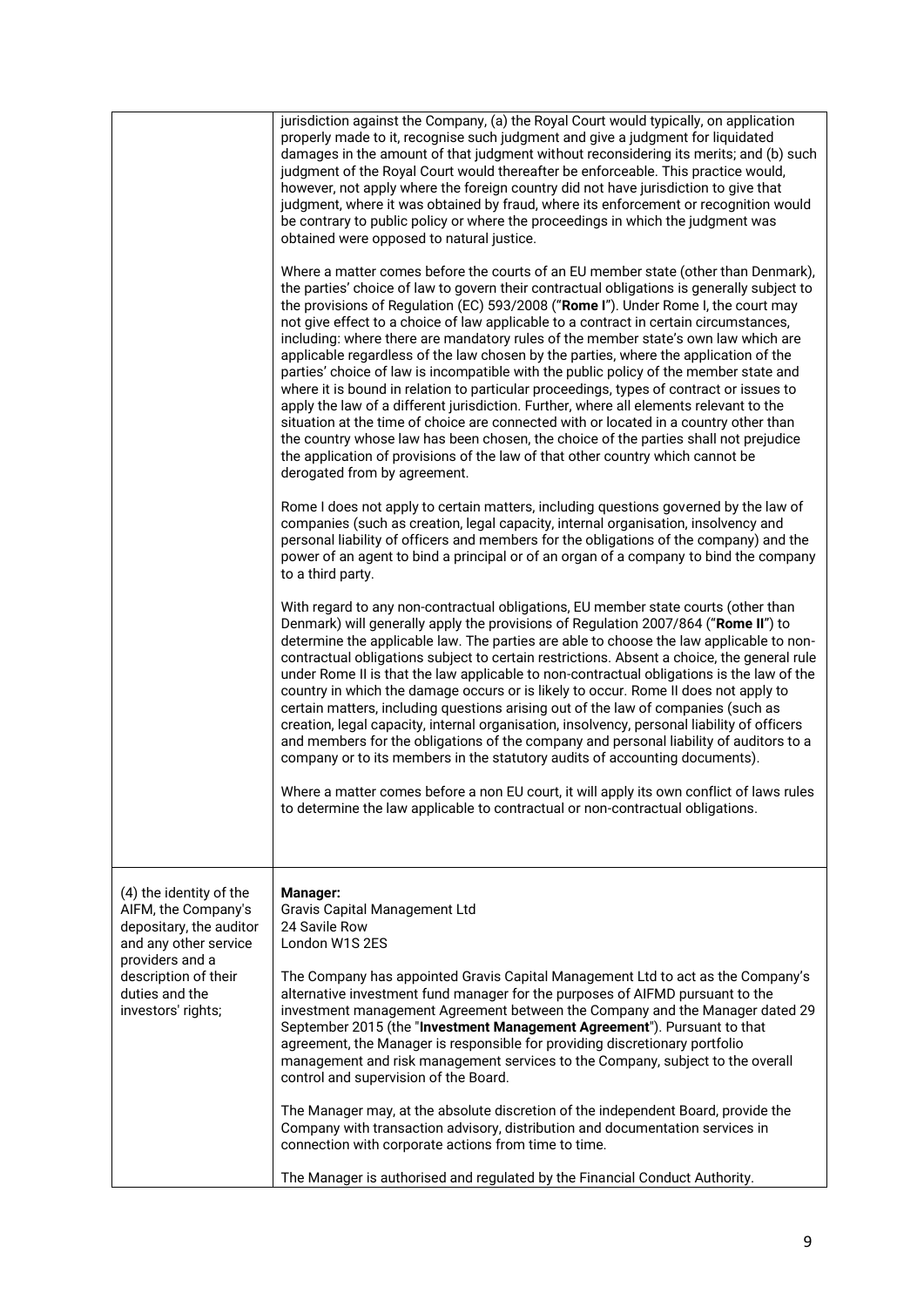| <b>Administrator and Secretary:</b>                                                                                                                                                                                                                                                                                                                                                                                                                                                                          |
|--------------------------------------------------------------------------------------------------------------------------------------------------------------------------------------------------------------------------------------------------------------------------------------------------------------------------------------------------------------------------------------------------------------------------------------------------------------------------------------------------------------|
| Apex Financial Services (Alternative Funds) Limited<br>12 Castle Street                                                                                                                                                                                                                                                                                                                                                                                                                                      |
| <b>St Helier</b>                                                                                                                                                                                                                                                                                                                                                                                                                                                                                             |
| Jersey<br>JE2 3RT                                                                                                                                                                                                                                                                                                                                                                                                                                                                                            |
|                                                                                                                                                                                                                                                                                                                                                                                                                                                                                                              |
| Apex Financial Services (Alternative Funds) Limited (the "Administrator") has been<br>appointed as administrator and secretary to the Company pursuant to the<br>administration agreement. In such capacity, the Administrator provides day-to-day<br>administration of the Company, and is also responsible for the Company's general<br>administrative and secretarial functions, such as the calculation and publication of the<br>NAV and maintenance of the Company's accounting and statutory records. |
| <b>Registrar:</b>                                                                                                                                                                                                                                                                                                                                                                                                                                                                                            |
| Link Market Services (Jersey) Limited<br>The Registry                                                                                                                                                                                                                                                                                                                                                                                                                                                        |
| 34 Beckenham Road                                                                                                                                                                                                                                                                                                                                                                                                                                                                                            |
| Beckenham Kent<br>BR <sub>3</sub> 4TU                                                                                                                                                                                                                                                                                                                                                                                                                                                                        |
|                                                                                                                                                                                                                                                                                                                                                                                                                                                                                                              |
| Link Market Services (Jersey) Limited (the "Registrar") has been appointed as registrar<br>to the Company pursuant to the registrar agreement. In such capacity, the Registrar<br>will be responsible for the transfer and settlement of Shares held in certificated and<br>uncertificated form.                                                                                                                                                                                                             |
| Depositary:                                                                                                                                                                                                                                                                                                                                                                                                                                                                                                  |
| Apex Financial Services (Corporate) Limited                                                                                                                                                                                                                                                                                                                                                                                                                                                                  |
| 12 Castle Street<br><b>St Helier</b>                                                                                                                                                                                                                                                                                                                                                                                                                                                                         |
| Jersey                                                                                                                                                                                                                                                                                                                                                                                                                                                                                                       |
| JE2 3RT                                                                                                                                                                                                                                                                                                                                                                                                                                                                                                      |
| Apex Financial Services (Corporate) Limited is the custodian and depositary, for the<br>purposes of AIFMD, of the Company (the "Depositary") pursuant to the depositary<br>agreement.                                                                                                                                                                                                                                                                                                                        |
| Auditor:                                                                                                                                                                                                                                                                                                                                                                                                                                                                                                     |
| PricewaterhouseCoopers CI LLP                                                                                                                                                                                                                                                                                                                                                                                                                                                                                |
| 37 Esplanade<br><b>St Helier</b>                                                                                                                                                                                                                                                                                                                                                                                                                                                                             |
| Jersey                                                                                                                                                                                                                                                                                                                                                                                                                                                                                                       |
| JE1 4XA                                                                                                                                                                                                                                                                                                                                                                                                                                                                                                      |
| PricewaterhouseCoopers CI LLP has been appointed as the Company's auditor (the<br>"Auditor"). The Auditor's principal responsibilities are to audit and express an opinion<br>on the financial statements of the Company in accordance with applicable law and<br>auditing standards. The annual report and accounts are prepared according to<br>accounting standards laid out under IFRS.                                                                                                                  |
| <b>Valuation Agent:</b>                                                                                                                                                                                                                                                                                                                                                                                                                                                                                      |
| Mazars LLP                                                                                                                                                                                                                                                                                                                                                                                                                                                                                                   |
| <b>Tower Bridge House</b><br>Katherine's Way                                                                                                                                                                                                                                                                                                                                                                                                                                                                 |
| London                                                                                                                                                                                                                                                                                                                                                                                                                                                                                                       |
| <b>E1W 1DD</b>                                                                                                                                                                                                                                                                                                                                                                                                                                                                                               |
| Mazars LLP (the "Valuation Agent") has been appointed as valuation agent to the<br>Company pursuant to the valuation agent engagement letter. In such capacity, the<br>Valuation Agent is responsible for carrying out the fair market valuation of the<br>Company's investments on a quarterly basis in accordance with IFRS.                                                                                                                                                                               |
|                                                                                                                                                                                                                                                                                                                                                                                                                                                                                                              |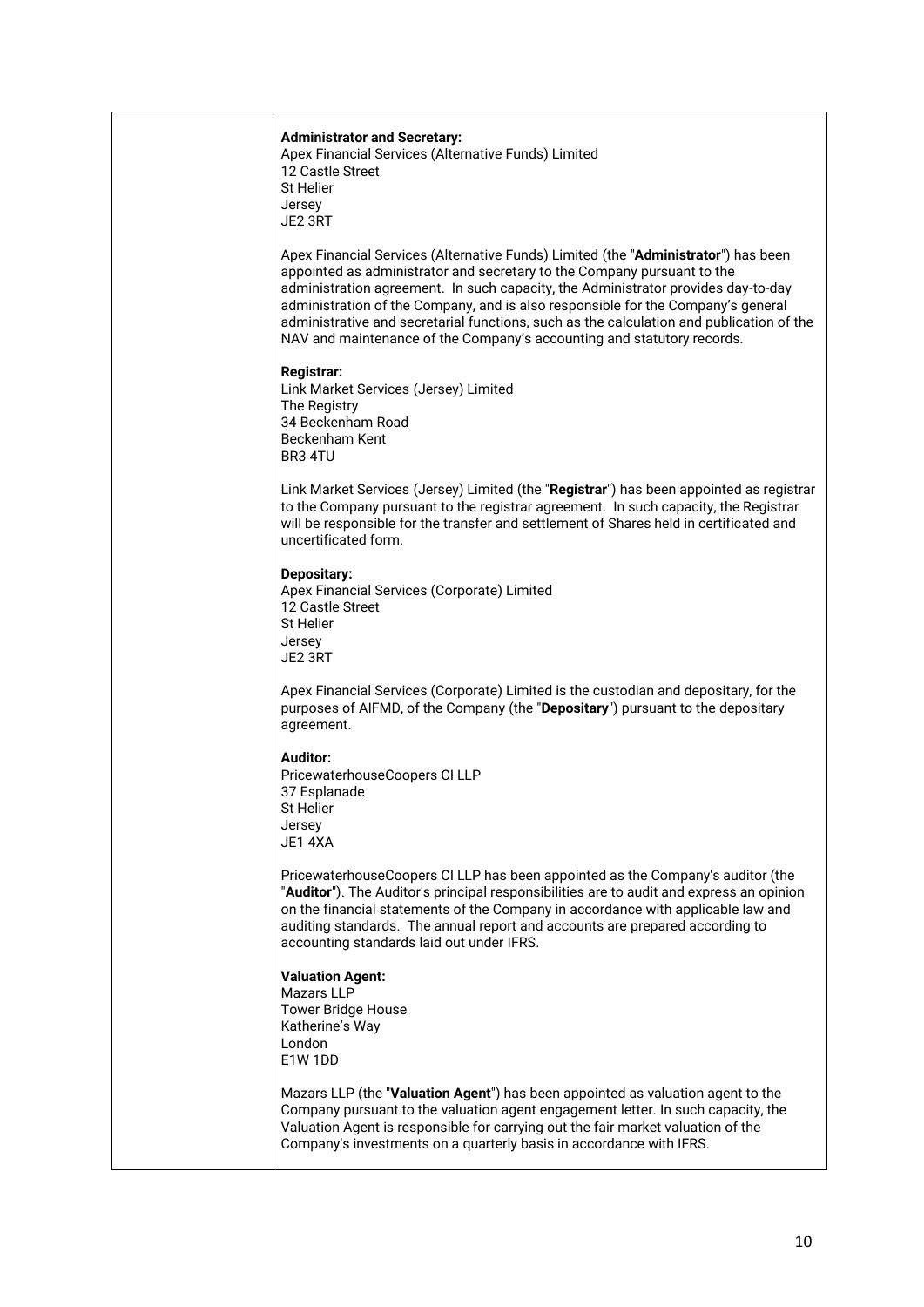|                                                                                                                                                                                                 | <b>Investors' Rights</b>                                                                                                                                                                                                                                                                                                                                                                                                                                                                                                                                                                                                                                                                                                                                                                                                                                                                                                    |  |  |
|-------------------------------------------------------------------------------------------------------------------------------------------------------------------------------------------------|-----------------------------------------------------------------------------------------------------------------------------------------------------------------------------------------------------------------------------------------------------------------------------------------------------------------------------------------------------------------------------------------------------------------------------------------------------------------------------------------------------------------------------------------------------------------------------------------------------------------------------------------------------------------------------------------------------------------------------------------------------------------------------------------------------------------------------------------------------------------------------------------------------------------------------|--|--|
|                                                                                                                                                                                                 | The Company is reliant on the performance of third party service providers, including<br>the Manager, the secretary, the Administrator, the Depositary, the Auditor, the receiving<br>agent and the Registrar.                                                                                                                                                                                                                                                                                                                                                                                                                                                                                                                                                                                                                                                                                                              |  |  |
|                                                                                                                                                                                                 | Without prejudice to any potential right of action in tort that a Shareholder may have to<br>bring a claim against a service provider, each Shareholder's contractual relationship in<br>respect of its investment in Shares is with the Company only. Accordingly, no<br>Shareholder will have any contractual claim against any service provider with respect<br>to such service provider's default.                                                                                                                                                                                                                                                                                                                                                                                                                                                                                                                      |  |  |
|                                                                                                                                                                                                 | In the event that a Shareholder considers that it may have a claim against a third party<br>service provider in connection with such Shareholder's investment in the Company,<br>such Shareholder should consult its own legal advisers.                                                                                                                                                                                                                                                                                                                                                                                                                                                                                                                                                                                                                                                                                    |  |  |
|                                                                                                                                                                                                 | The above is without prejudice to any right a Shareholder may have to bring a claim<br>against an FCA authorised service provider under section 138D of the Financial<br>Services and Markets Act 2000 (which provides that breach of an FCA rule by such<br>service provider is actionable by a private person who suffers loss as a result), or any<br>tortious cause of action. Shareholders who believe they may have a claim under<br>section 138D of the Financial Services and Markets Act 2000, or in tort, against any<br>service provider in connection with their investment in the Company, should consult<br>their legal adviser.                                                                                                                                                                                                                                                                              |  |  |
|                                                                                                                                                                                                 | Shareholders who are "Eligible Complainants" for the purposes of the FCA "Dispute<br>Resolutions Complaints" rules (natural persons, micro-enterprises and certain charities<br>or trustees of a trust) are able to refer any complaints against the Manager to the<br>Financial Ombudsman Service ("FOS") (further details of which are available at<br>www.financialombudsman.org.uk. Additionally, Shareholders may be eligible for<br>compensation under the Financial Services Compensation Scheme ("FSCS") if they<br>have claims against an FCA authorised service provider (including the Manager) which<br>is in default. There are limits on the amount of compensation. Further information<br>about the FSCS is at www.fscs.org.uk. To determine eligibility in relation to either the<br>FOS or the FSCS, Shareholders should consult the respective websites above and<br>speak to their legal advisers.      |  |  |
| (5) a description of<br>how the Manager<br>complies with the<br>requirements referred<br>to in IPRU-INV<br>11.3.11G (Professional<br>negligence) relating to<br>professional liability<br>risk; | The Manager will, subject to such insurance being available in the market at<br>commercial rates, maintain professional indemnity insurance to cover each and every<br>professional liability which may arise under the Investment Management Agreement,<br>with a limit of indemnity of not less than £5 million in aggregate. The current level of<br>such indemnity insurance is £5 million. Any excess will be covered by the Manager<br>maintaining sufficient own funds for this purpose, as well as other regulatory<br>requirements. If professional indemnity insurance is not available the Manager will<br>maintain own funds at a level adequate for its risk profile.<br>This professional indemnity insurance will be maintained for a period expiring not less<br>than six years after the winding up of the Company or the termination of the<br>Investment Management Agreement, whichever is the earlier. |  |  |
| (6) a description of:<br>(a) any management<br>function delegated by<br>the Manager;                                                                                                            | The Manager has not delegated any significant function and is responsible for the<br>discretionary portfolio management and exercising the risk management function in<br>respect of the Company, subject to the overall supervision and direction of the Board.                                                                                                                                                                                                                                                                                                                                                                                                                                                                                                                                                                                                                                                            |  |  |
| (b) any safe-keeping<br>function delegated by<br>the depositary;                                                                                                                                | N/A                                                                                                                                                                                                                                                                                                                                                                                                                                                                                                                                                                                                                                                                                                                                                                                                                                                                                                                         |  |  |
| (c) the identity of each<br>delegate appointed in                                                                                                                                               | N/A                                                                                                                                                                                                                                                                                                                                                                                                                                                                                                                                                                                                                                                                                                                                                                                                                                                                                                                         |  |  |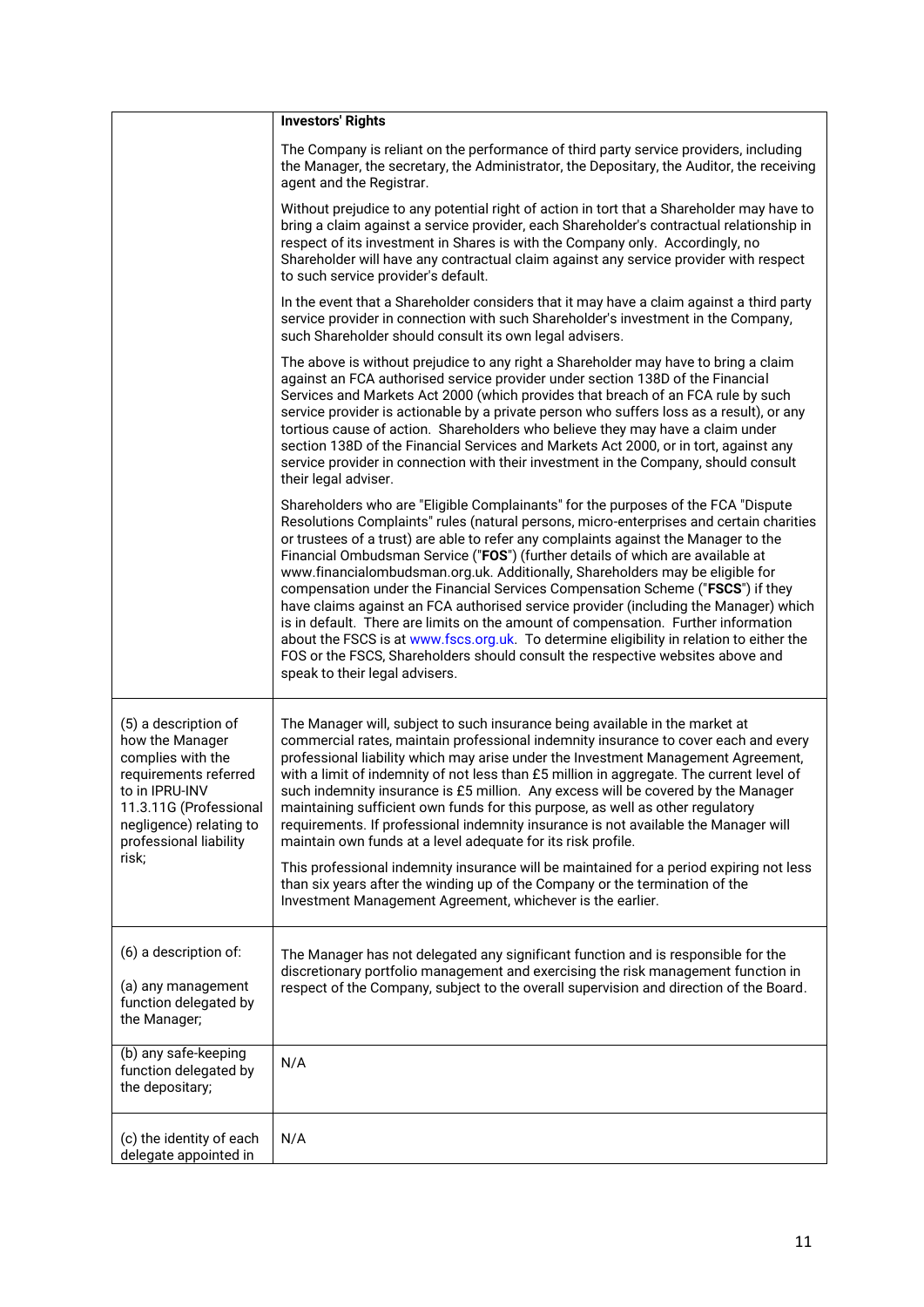| accordance with FUND<br>3.10 (Delegation); and                                                                                                                                                                                          |                                                                                                                                                                                                                                                                                                                                                                                                                                                                                                                                                                                                                                                                                                                                                                                                                                                                                                                                                                                                                                                                                                                                                                                                                                                                                                                                                                                                                                                                                                                                                                                                                                                                                                                                                                                                                                                                                                                                                                                                                                                                                                                                                                                                                                                                                                                                                                                                                                                                                                                                                                                                                                                                                                                                                                                                                                                                                                                                                                                                                                                                                                                                                                                                                                                                                                                                                                                                                                                                                                            |
|-----------------------------------------------------------------------------------------------------------------------------------------------------------------------------------------------------------------------------------------|------------------------------------------------------------------------------------------------------------------------------------------------------------------------------------------------------------------------------------------------------------------------------------------------------------------------------------------------------------------------------------------------------------------------------------------------------------------------------------------------------------------------------------------------------------------------------------------------------------------------------------------------------------------------------------------------------------------------------------------------------------------------------------------------------------------------------------------------------------------------------------------------------------------------------------------------------------------------------------------------------------------------------------------------------------------------------------------------------------------------------------------------------------------------------------------------------------------------------------------------------------------------------------------------------------------------------------------------------------------------------------------------------------------------------------------------------------------------------------------------------------------------------------------------------------------------------------------------------------------------------------------------------------------------------------------------------------------------------------------------------------------------------------------------------------------------------------------------------------------------------------------------------------------------------------------------------------------------------------------------------------------------------------------------------------------------------------------------------------------------------------------------------------------------------------------------------------------------------------------------------------------------------------------------------------------------------------------------------------------------------------------------------------------------------------------------------------------------------------------------------------------------------------------------------------------------------------------------------------------------------------------------------------------------------------------------------------------------------------------------------------------------------------------------------------------------------------------------------------------------------------------------------------------------------------------------------------------------------------------------------------------------------------------------------------------------------------------------------------------------------------------------------------------------------------------------------------------------------------------------------------------------------------------------------------------------------------------------------------------------------------------------------------------------------------------------------------------------------------------------------------|
| (d) any conflicts of<br>interest that may arise<br>from such delegations;                                                                                                                                                               | N/A                                                                                                                                                                                                                                                                                                                                                                                                                                                                                                                                                                                                                                                                                                                                                                                                                                                                                                                                                                                                                                                                                                                                                                                                                                                                                                                                                                                                                                                                                                                                                                                                                                                                                                                                                                                                                                                                                                                                                                                                                                                                                                                                                                                                                                                                                                                                                                                                                                                                                                                                                                                                                                                                                                                                                                                                                                                                                                                                                                                                                                                                                                                                                                                                                                                                                                                                                                                                                                                                                                        |
| (7) a description of the<br>Company's valuation<br>procedure and of the<br>pricing methodology<br>for valuing assets,<br>including the methods<br>used in valuing any<br>hard-to-value assets, in<br>line with FUND 3.9<br>(Valuation); | <b>Asset Valuation:</b><br>The Valuation Agent is responsible for carrying out the fair market valuation of the<br>Company's investments on a quarterly basis in accordance with IFRS.<br>The valuation principles used by the Valuation Agent are based on a discounted cash<br>flow methodology. A fair value for each asset acquired by the Group is calculated by<br>applying an asset-and-date-specific discount rate (determined by the Valuation Agent)<br>to the individual cash flows expected to arise from each such asset.<br>Where investments of the Company are inflation-linked or LIBOR-based, the individual<br>cash flows expected to arise will be based on forecast inflation or LIBOR rates as at the<br>date of valuation as indicated on Bloomberg or an alternative source as agreed at the<br>time.<br>The asset-and-date-specific discount rate used for valuing each investment is based on<br>appropriate long term quoted Sterling interest rate swap rates and a risk premium. The<br>Valuation Agent determines the asset specific risk premium that it believes the market<br>would reasonably apply on a long term investment basis to each investment's projected<br>cash flows taking, inter alia, the following into account:<br>the performance of the underlying assets, taking into account the nature of the<br>loan and its parameters, and including any actual or potential event in relation to<br>each underlying asset that may be expected to have a material impact on the<br>ability of the borrower to meet its obligations to its lenders, such as operating<br>performance failures, or the credit impairment of the obligor;<br>general credit market activity and investor sentiment, which the Valuation Agent<br>assesses by taking into account its knowledge of such markets gained from<br>discussions with market participants and from publicly-available information on<br>relevant transactions and publicly-traded securities; and<br>changes to the economic, legal, taxation or regulatory environment relevant to<br>each asset.<br>The Valuation Agent exercises its due judgement in assessing the likelihood of any<br>interruptions to the debt payments due to the Company in light of the operational<br>performance of each underlying asset.<br><b>Calculation of NAV:</b><br>The NAV (and NAV per Ordinary Share and NAV per C Share (until such time as any C<br>Share in issue from time to time are converted into Ordinary Shares) is calculated<br>quarterly by the Administrator following the Valuation Agent carrying out the fair<br>market valuation of the Company's investments. Calculations are made in accordance<br>with IFRS or as otherwise determined by the Board.<br>Details of each quarterly valuation, and of any suspension in the making of such<br>valuations, are announced by the Company through a regulatory information service<br>and will be made available on the Company's website as soon as practicable after the<br>end of the relevant quarter.<br>The calculation of the NAV will only be suspended in circumstances where the<br>underlying data necessary to value the investments of the Company cannot readily, or<br>without undue expenditure, be obtained or in other circumstances (such as a system's<br>failure of the Administrator) which prevents the Company from making such<br>calculations. Details of any suspension in making such calculations will be announced |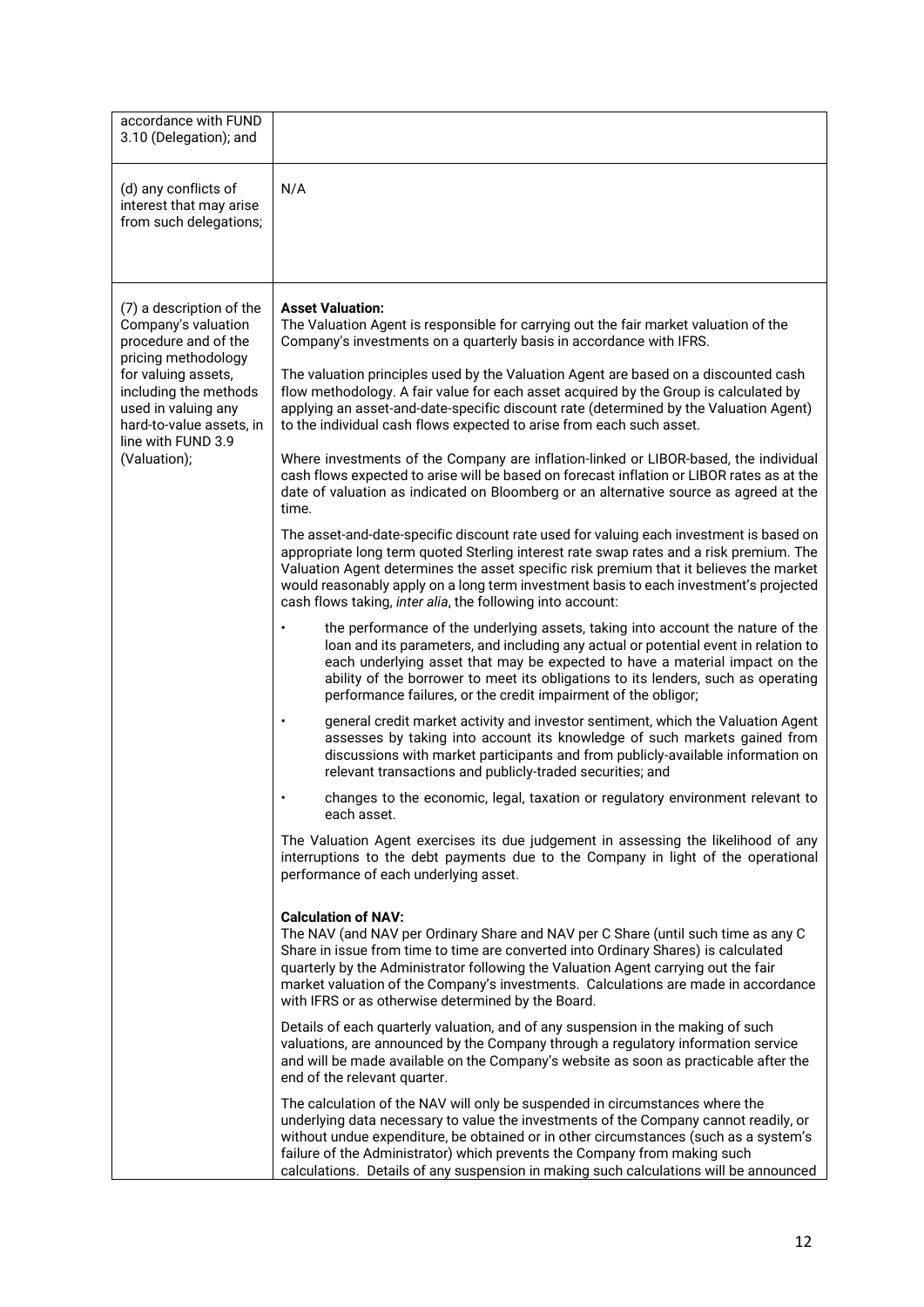|                                                                                                                                                                                                                                               | through a regulatory information service as soon as practicable after any such<br>suspension occurs.                                                                                                                                                                                                                                                                                                                                                                                                                                                                                                                                                                                                                                                                                                                                                                                                                                                                                                                                                                                                                                                                                                                                                                                                                                                                                                                                                                                                                                                                                                                                                                                                                                                                                                                                     |
|-----------------------------------------------------------------------------------------------------------------------------------------------------------------------------------------------------------------------------------------------|------------------------------------------------------------------------------------------------------------------------------------------------------------------------------------------------------------------------------------------------------------------------------------------------------------------------------------------------------------------------------------------------------------------------------------------------------------------------------------------------------------------------------------------------------------------------------------------------------------------------------------------------------------------------------------------------------------------------------------------------------------------------------------------------------------------------------------------------------------------------------------------------------------------------------------------------------------------------------------------------------------------------------------------------------------------------------------------------------------------------------------------------------------------------------------------------------------------------------------------------------------------------------------------------------------------------------------------------------------------------------------------------------------------------------------------------------------------------------------------------------------------------------------------------------------------------------------------------------------------------------------------------------------------------------------------------------------------------------------------------------------------------------------------------------------------------------------------|
| (8) a description of the<br>Company's liquidity<br>risk management,<br>including the<br>redemption rights of<br>investors in normal<br>and exceptional<br>circumstances, and<br>the existing<br>redemption<br>arrangements with<br>investors; | The Company is a closed-ended investment company which was incorporated in<br>Jersey on 7 September 2015 under the provisions of the Companies Law with<br>registered number 119412 and the name Project Finance Investments Limited<br>(subsequently changed to GCP Asset Backed Income Fund Limited on 13 October<br>2016). Shareholders have no right to redeem their Shares. Any repurchase of Shares<br>shall be at the discretion of the Directors.<br>Liquidity risk is therefore the risk that a position held by the Company cannot be<br>realised at a reasonable value sufficiently quickly to meet the obligations (primarily<br>debt) of the Company as they fall due.<br>In managing the Company's assets, therefore, the Manager seeks to ensure that the<br>Company holds at all times a sufficient portfolio of liquid assets to enable it to<br>discharge its payment obligations.                                                                                                                                                                                                                                                                                                                                                                                                                                                                                                                                                                                                                                                                                                                                                                                                                                                                                                                                     |
| (9) a description of all<br>fees, charges and<br>expenses, and the<br>maximum amounts<br>directly or indirectly<br>borne by investors;                                                                                                        | Given that many of the fees, charges and expenses are either irregular or calculated<br>using formulae that contain variable components, the maximum amount of fees,<br>charges and expenses that shareholders will bear in relation to their investment cannot<br>be disclosed in advance.<br>The Manager is entitled to receive from the Company; (i) an investment management<br>fee which is calculated and paid quarterly in arrears at an annual rate of 0.9 per cent.<br>per annum of the prevailing NAV (net of cash holdings); and (ii) a £25,000 per annum<br>fee in relation to the Manager's services provided in its role as the Company's AIFM. In<br>addition, the Manager, at its discretion, is entitled to an arrangement fee of up to one<br>per cent. of the cost of each investment made by the Company. The Manager expects<br>any such fee to be paid by the borrowers, and not the Company. To the extent any<br>arrangement fee negotiated by the Manager with a borrower exceeds one per cent. the<br>benefit of any such excess shall be paid to the Company.<br>For the financial period ended 31 December 2021 the Company expensed £3,916,000<br>in respect of investment management service and £26,000 in respect of AIFM services<br>provided by the Manager.<br>The fee for the provision of administration and company secretarial services during<br>the year ended 31 December 2021 was £479,000.<br>The fee for the provision of depositary services for the year ended 31 December 2020<br>was £134,000.<br>The fees and expenses for the Company in respect of the period ended 31 December<br>2021 (including the ongoing expenses of the Company) can be found in the Company's<br>Annual Report and Financial Statements: https://www.graviscapital.com/funds/gcp-<br>asset-backed/literature |
| (10) a description of<br>how the Manager<br>ensures a fair<br>treatment of investors;                                                                                                                                                         | As a company listed on the premium listing segment of the UK Listing Authority's<br>Official List, the Company is required under the Premium Listing Principles to treat all<br>Shareholders of a given class equally.<br>In addition, as directors of a company incorporated in Jersey, the Directors have<br>certain fiduciary duties with which they must comply. These include a duty upon each<br>director to act in a way he considers, in good fair, would be most likely to promote the<br>success of the Company for the benefit of its members as a whole. No investor has a<br>right to obtain preferential treatment in relation to their investment in the Company and<br>the Company does not give preferential treatment to any investors.                                                                                                                                                                                                                                                                                                                                                                                                                                                                                                                                                                                                                                                                                                                                                                                                                                                                                                                                                                                                                                                                                |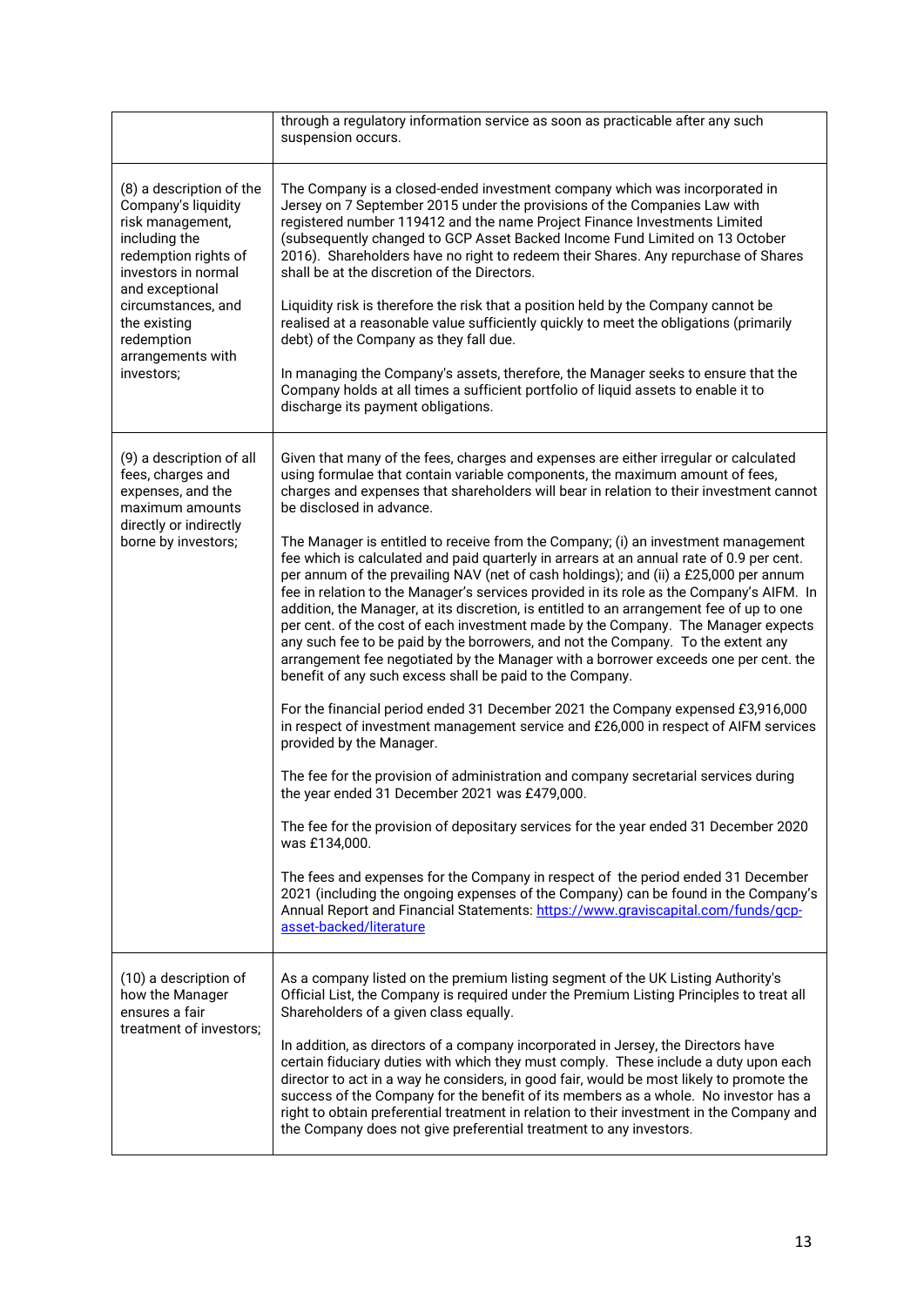| (11) whenever an<br>investor obtains<br>preferential treatment<br>or the right to obtain<br>preferential treatment,<br>a description of:                            | N/A                                                                                                                                                                                                                                                                                                                                                                                                                                                                                                                                                                                                                                                                                               |
|---------------------------------------------------------------------------------------------------------------------------------------------------------------------|---------------------------------------------------------------------------------------------------------------------------------------------------------------------------------------------------------------------------------------------------------------------------------------------------------------------------------------------------------------------------------------------------------------------------------------------------------------------------------------------------------------------------------------------------------------------------------------------------------------------------------------------------------------------------------------------------|
| (a) that preferential<br>treatment;                                                                                                                                 | N/A                                                                                                                                                                                                                                                                                                                                                                                                                                                                                                                                                                                                                                                                                               |
| (b) the type of<br>investors who obtain<br>such preferential<br>treatment; and                                                                                      | N/A                                                                                                                                                                                                                                                                                                                                                                                                                                                                                                                                                                                                                                                                                               |
| (c) where relevant,<br>their legal or economic<br>links with the<br>Company or Manager;                                                                             | N/A                                                                                                                                                                                                                                                                                                                                                                                                                                                                                                                                                                                                                                                                                               |
| (12) the procedure and<br>conditions for the<br>issue and sale of units<br>or shares;                                                                               | Purchases and sales of shares by investors<br>The Company's shares are admitted to trading on the premium segment of the London<br>Stock Exchange's main market. Accordingly, the Company's shares may be purchased<br>and sold on the London Stock Exchange.<br>New shares may be issued at the Board's discretion providing relevant shareholder<br>issuance authorities are in place. Shareholders do not have the right to redeem their<br>shares. While the Company will typically have shareholder authority to buy back shares<br>any such buy back is at the absolute discretion of the Board and no expectation or<br>reliance should be placed on the Board exercising such discretion. |
| (13) the latest net<br>asset value of the<br>Company or the latest<br>market price of the<br>unit or share of the<br>Company, in line with<br>FUND 3.9 (Valuation); | Net asset value announcements can be found on the Company's website:<br>https://www.graviscapital.com/funds/gcp-asset-backed/press-rns                                                                                                                                                                                                                                                                                                                                                                                                                                                                                                                                                            |
| (14) the latest annual<br>report, in line with<br>FUND 3.3 (Annual<br>report of an AIF);                                                                            | Annual and half-yearly reports will be found on the Company's website:<br>https://www.graviscapital.com/funds/gcp-asset-backed/literature<br>The annual financial statements can be found on the Company's website:<br>https://www.graviscapital.com/funds/gcp-asset-backed/literature                                                                                                                                                                                                                                                                                                                                                                                                            |
| (15) where available,<br>the historical<br>performance of the<br>Company;                                                                                           | Please see the annual and half-yearly reports on the Company's website: and the<br>Company's Investor factsheets: https://www.graviscapital.com/funds/gcp-asset-<br>backed/literature                                                                                                                                                                                                                                                                                                                                                                                                                                                                                                             |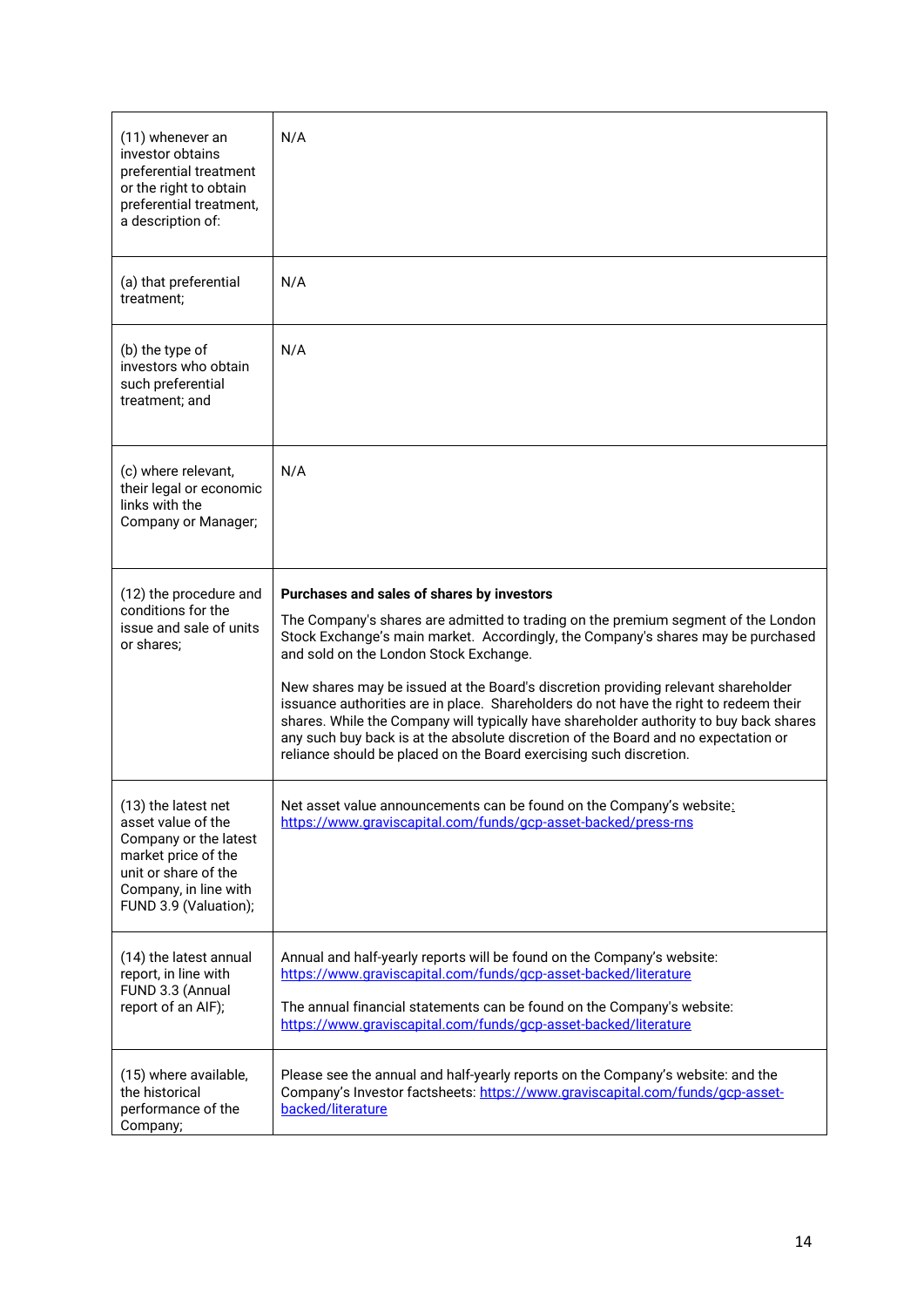| (16)<br>(a) the identity of the<br>prime brokerage firm;                                                                                                         | N/A                                                                                                                                                                                                                                                                                                                                                                                                                                                                                                                                                                                                                                                                                                                                                                                                                                                                                                                                                                                                                                                                                                                                                                                                                                                                                                                                                                                                                                                                                                                                                              |
|------------------------------------------------------------------------------------------------------------------------------------------------------------------|------------------------------------------------------------------------------------------------------------------------------------------------------------------------------------------------------------------------------------------------------------------------------------------------------------------------------------------------------------------------------------------------------------------------------------------------------------------------------------------------------------------------------------------------------------------------------------------------------------------------------------------------------------------------------------------------------------------------------------------------------------------------------------------------------------------------------------------------------------------------------------------------------------------------------------------------------------------------------------------------------------------------------------------------------------------------------------------------------------------------------------------------------------------------------------------------------------------------------------------------------------------------------------------------------------------------------------------------------------------------------------------------------------------------------------------------------------------------------------------------------------------------------------------------------------------|
| (b) a description of any<br>material arrangements<br>of the Company with<br>its prime brokerage<br>firm and the way any<br>conflicts of interest are<br>managed; | N/A                                                                                                                                                                                                                                                                                                                                                                                                                                                                                                                                                                                                                                                                                                                                                                                                                                                                                                                                                                                                                                                                                                                                                                                                                                                                                                                                                                                                                                                                                                                                                              |
| (c) the provision in the<br>contract with the<br>depositary on the<br>possibility of transfer<br>and reuse of Company<br>assets; and                             | N/A                                                                                                                                                                                                                                                                                                                                                                                                                                                                                                                                                                                                                                                                                                                                                                                                                                                                                                                                                                                                                                                                                                                                                                                                                                                                                                                                                                                                                                                                                                                                                              |
| (d) information about<br>any transfer of liability<br>to the prime brokerage<br>firm that may exist;<br>and                                                      | N/A                                                                                                                                                                                                                                                                                                                                                                                                                                                                                                                                                                                                                                                                                                                                                                                                                                                                                                                                                                                                                                                                                                                                                                                                                                                                                                                                                                                                                                                                                                                                                              |
| (17) a description of<br>how and when the<br>information required<br>under FUND 3.2.5 R<br>and FUND 3.2.6 R will<br>be disclosed.                                | In order to meet the requirements of FUND 3.2.5 R, the Manager is required to disclose<br>periodically to investors:<br>(1) the percentage of the Company's assets that are subject to special arrangements<br>arising from their illiquid nature;<br>(2) any new arrangements for managing the liquidity of the Company; and<br>(3) the current risk profile of the Company and the risk management systems<br>employed by the Manager to manage those risks.<br>The Manager will also disclose on a regular basis any changes to:<br>(a) the maximum level of leverage that the Manager may employ on behalf of the<br>Company; and<br>(b) any right of reuse of collateral or any guarantee granted under the leveraging<br>arrangement; and<br>(c) the total amount of leverage employed the Company.<br>Information on changes to the maximum level of leverage and any right of re-use of<br>collateral or any guarantee under the leveraging arrangements shall be provided<br>without undue delay.<br>Information on the total amount of leverage employed by the Company shall be<br>disclosed as part of the Company's periodic reporting to investors, as required as an<br>issuer of listed securities on the premium segment of the Official List and at least at<br>the same time as the annual report is made available to investors.<br>To meet the requirements of FUND 3.2.6 R, this information will be provided to<br>investors by way of an update to this document or in such other manner the Company<br>or the Manager deem appropriate. |